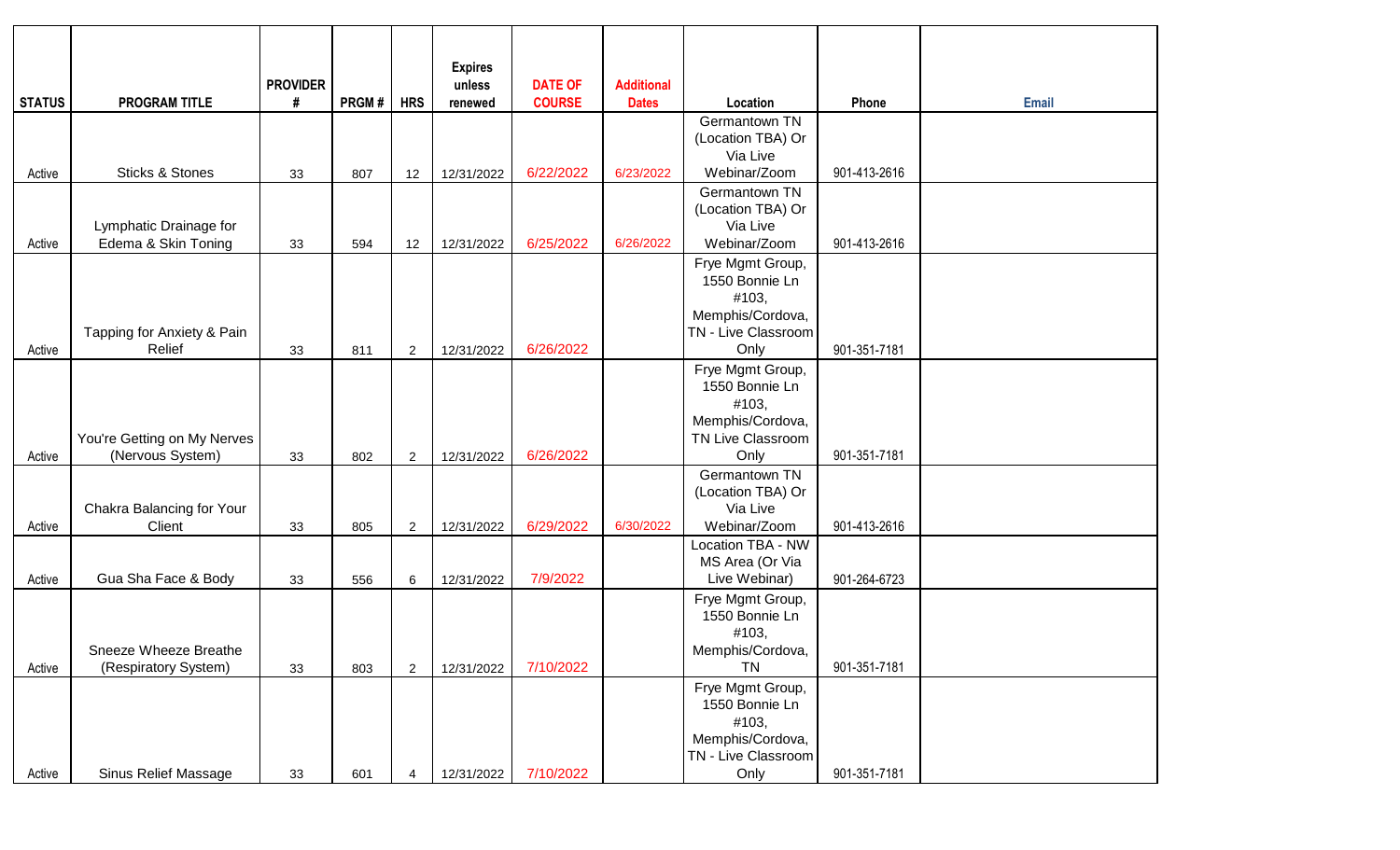|        |                                                    |    |                  |                |            |           |           | Remax                                  |              |  |
|--------|----------------------------------------------------|----|------------------|----------------|------------|-----------|-----------|----------------------------------------|--------------|--|
|        |                                                    |    |                  |                |            |           |           | Results/Kingsport<br>TN (or Via Live   |              |  |
| Active | Gua Sha Face & BOdy                                | 33 | 556              | 6              | 12/31/2022 | 7/12/2022 |           | Webinar)                               | 901-413-2616 |  |
|        |                                                    |    |                  |                |            |           |           | Remax                                  |              |  |
|        |                                                    |    |                  |                |            |           |           | Results/Kingsport                      |              |  |
|        | Tapping for Anxiety & Pain                         |    |                  |                |            |           |           | TN (or Via Live                        |              |  |
| Active | Relief                                             | 33 | 811              | $\overline{2}$ | 12/31/2022 | 7/13/2022 |           | Webinar)<br>Remax                      | 901-413-2616 |  |
|        |                                                    |    |                  |                |            |           |           | Results/Kingsport                      |              |  |
|        | Let's Get Grounded                                 |    |                  |                |            |           |           | TN (or Via Live                        |              |  |
| Active | (Centering Techniques)                             | 33 | 645              | $\overline{2}$ | 12/31/2022 | 7/13/2022 |           | Webinar)                               | 901-413-2616 |  |
|        |                                                    |    |                  |                |            |           |           | NW MS Area                             |              |  |
|        |                                                    |    |                  |                |            |           |           | (Location TBA) Or                      |              |  |
| Active | Hot StoneMassage                                   | 33 | $\boldsymbol{9}$ | 12             | 12/31/2022 | 7/16/2022 | 7/17/2022 | via Live<br>Webinar/Zoom               | 901-264-6723 |  |
|        |                                                    |    |                  |                |            |           |           | Frye Mgmt Group,                       |              |  |
|        |                                                    |    |                  |                |            |           |           | 1550 Bonnie Ln                         |              |  |
|        |                                                    |    |                  |                |            |           |           | #103,                                  |              |  |
|        |                                                    |    |                  |                |            |           |           | Memphis/Cordova,                       |              |  |
|        |                                                    |    |                  |                |            |           |           | TN - Live Classroom                    |              |  |
| Active | <b>Stretching Techniques</b>                       | 33 | 609              | $\overline{4}$ | 12/31/2022 | 7/24/2022 |           | Only                                   | 901-351-7181 |  |
|        |                                                    |    |                  |                |            |           |           | Frye Mgmt Group,<br>1550 Bonnie Ln     |              |  |
|        |                                                    |    |                  |                |            |           |           | #103,                                  |              |  |
|        |                                                    |    |                  |                |            |           |           | Memphis/Cordova,                       |              |  |
|        |                                                    |    |                  |                |            |           |           | TN - Live Classroom                    |              |  |
| Active | Acupressure for Pain Relief                        | 33 | 580              | 12             | 12/31/2022 | 7/30/2022 | 7/31/2022 | Only                                   | 901-351-7181 |  |
|        |                                                    |    |                  |                |            |           |           | DAY College of                         |              |  |
|        |                                                    |    |                  |                |            |           |           | Cosmetology/Jackso                     |              |  |
|        |                                                    |    |                  |                |            |           |           | n TN Or Via Live                       |              |  |
| Active | Understanding the Chakras                          | 33 | 808              | $\overline{c}$ | 12/31/2022 | 8/6/2022  |           | Webinar/Zoom                           | 901-264-6723 |  |
|        |                                                    |    |                  |                |            |           |           |                                        |              |  |
|        |                                                    |    |                  |                |            |           |           | DAY College of                         |              |  |
|        | Let's Get Grounded                                 |    |                  |                |            |           |           | Cosmetology/Jackso<br>n TN Or Via Live |              |  |
| Active | (Centering Techniques)                             | 33 | 645              | $\overline{2}$ | 12/31/2022 | 8/6/2022  |           | Webinar/Zoom                           | 901-264-6723 |  |
|        |                                                    |    |                  |                |            |           |           |                                        |              |  |
|        |                                                    |    |                  |                |            |           |           | DAY College of                         |              |  |
|        |                                                    |    |                  |                |            |           |           | Cosmetology/Jackso                     |              |  |
| Active | The Heart of the Matter<br>(Cardiovascular System) | 33 | 806              | $\overline{2}$ | 12/31/2022 | 8/6/2022  |           | n TN Or Via Live<br>Webinar/Zoom       | 901-264-6723 |  |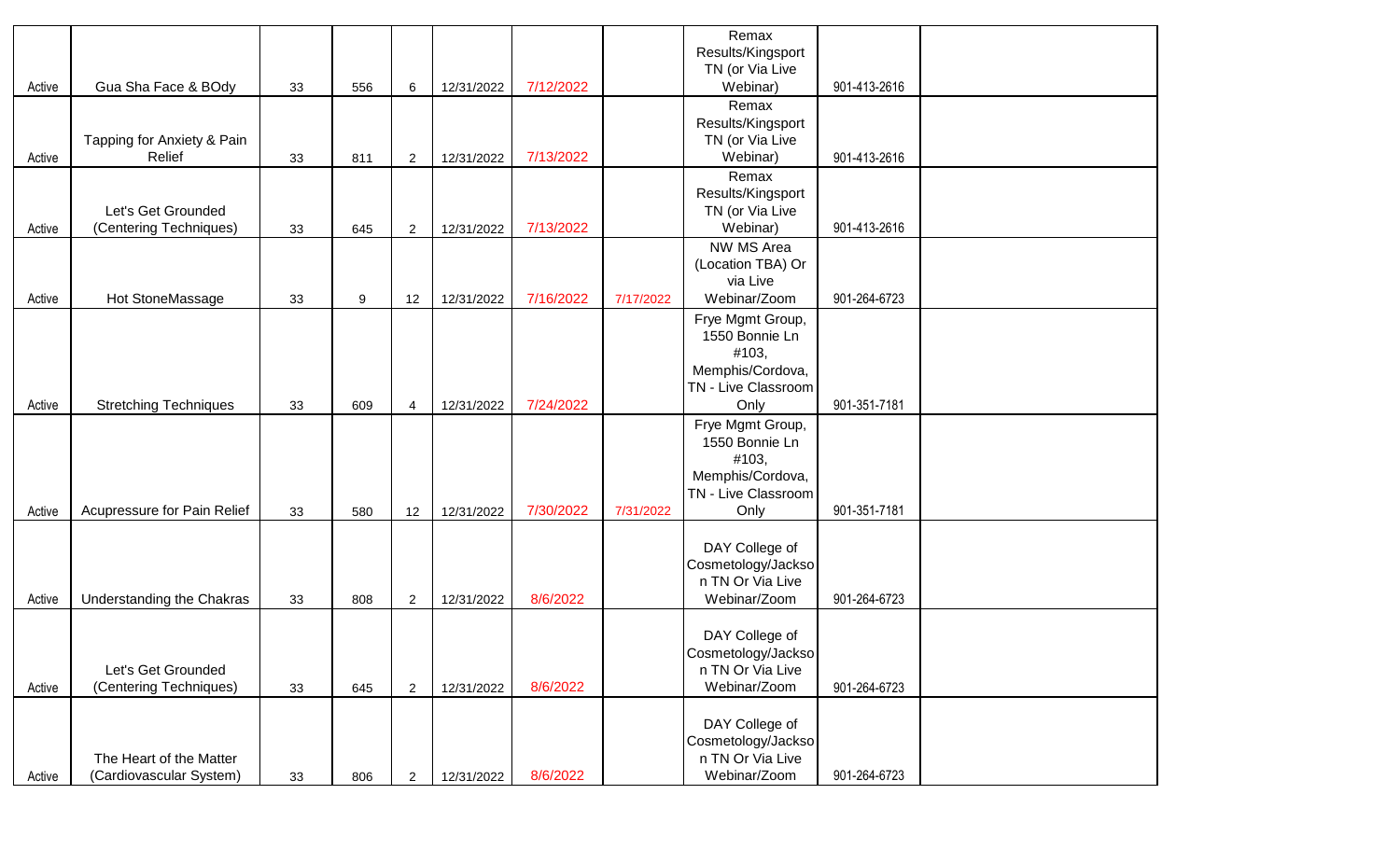| Active | Tapping for Anxiety & Pain<br>Relief                                                                                                    | 33 | 811 | $\overline{2}$ | 12/31/2022 | 8/7/2022               |            | DAY College of<br>Cosmetology/Jackso<br>n TN Or Via Live<br>Webinar/Zoom | 901-413-2616  |                                            |
|--------|-----------------------------------------------------------------------------------------------------------------------------------------|----|-----|----------------|------------|------------------------|------------|--------------------------------------------------------------------------|---------------|--------------------------------------------|
|        | Myofascial Techniques and<br>Functional Movement Assessments -<br>Hip, ankle and foot structural<br>imbalances - Pain in Knee, Achillis |    |     |                |            |                        |            | Memphis, TN - In person                                                  |               | magnusE@aol.com,                           |
| Active | <b>Tendon and Plantar Fascia</b>                                                                                                        | 29 | 43  | 16             | 12/31/2022 | 9/24/2022              | 9/25/2022  | workshop                                                                 | 601-500-0337  | www.mindandbodyinc.com                     |
|        | Myofascial Techniques and<br><b>Functional Movement</b><br>Assessments - For Athletes and                                               |    |     |                |            | 10/1/2022              | 10/2/2022  | Milton/Pensacola, FL                                                     |               | magnusE@aol.com,                           |
| Active | Active people                                                                                                                           | 29 | 42  | 16             | 12/31/2022 |                        |            |                                                                          | 601-500-0337  | www.mindandbodyinc.com                     |
| active | Myofascial Techniques and<br><b>Functional Movement</b><br>Assessments - Head, Neck,<br><b>Brachial Plexus and Shoulder</b>             | 29 | 44  | 16             | 12/31/2022 | 10/22/2022             | 10/23/2022 |                                                                          | magnus Eklund |                                            |
|        | Myofascial Techniques and<br><b>Functional Movement</b><br>Assessments - Neck,<br>Shoulder, low back, pelvis                            |    |     |                |            |                        |            |                                                                          |               | magnusE@aol.com,<br>www.mindandbodyinc.com |
| Active | and legs                                                                                                                                | 29 | 41  | 16             | 12/31/2022 | 11/5/2022              | 11/6/2022  | Gulfcoast, MS                                                            | 601-500-0337  |                                            |
|        | Myofascial Techniques and<br><b>Functional Movement</b><br>Assessments - Neck,                                                          |    |     |                |            |                        |            |                                                                          |               | magnusE@aol.com,<br>www.mindandbodyinc.com |
| Active | Shoulder, low back, pelvis<br>and legs                                                                                                  | 29 | 41  | 16             | 12/31/2022 | 11/5/2022              | 11/6/2022  | LIVE online<br><b>WEBINAR</b>                                            | 601-500-0337  |                                            |
|        | Acupressure for Neck, Back &                                                                                                            |    |     |                |            | Home Study /           |            |                                                                          |               |                                            |
| Active | Sciatica Pain                                                                                                                           | 33 | 40  | 6              | 12/31/2022 | Online                 |            | Home Study / Online                                                      | 901-413-2616  | www.cesforlmts.com                         |
| Active | Ethics: Professional Roles and<br><b>Boundaries</b>                                                                                     | 33 | 34  | 3              | 12/31/2022 | Home Study /<br>Online |            | Home Study or Online /<br>Online                                         | 901-413-2616  | cesforImts@gmail.com                       |
| Active | <b>Ethics: Focused Communication</b>                                                                                                    | 33 | 35  |                | 12/31/2022 | Home Study /<br>Online |            | Home Study or Online /<br>Online                                         | 901-413-2616  | cesforImts@gmail.com                       |
|        |                                                                                                                                         |    |     |                |            | Home Study /           |            |                                                                          |               |                                            |
| Active | Ethics in the Workplace                                                                                                                 | 33 | 47  | 3              | 12/31/2022 | Online                 |            | Home Study / Online                                                      | 901-413-2616  | www.cesforlmts.com                         |
| Active | Working With the HIV-AIDS Patient                                                                                                       | 33 | 17  | 2              | 12/31/2022 | Home Study /<br>Online |            | Home Study / Online                                                      | 901-413-2616  | cesforImts@gmail.com                       |
| Active | Aromatherapy for the Body and<br>Mind                                                                                                   | 33 | 20  | 8              | 12/31/2022 | Home Study /<br>Online |            | Home Study / Online                                                      | 901-413-2616  | cesforImts@gmail.com                       |
|        |                                                                                                                                         |    | 28  |                |            | Home Study /           |            | Home Study or Online /                                                   |               |                                            |
| Active | Pre-Natal Aromatherapy                                                                                                                  | 33 |     |                | 12/31/2022 | Online                 |            | Online                                                                   | 901-413-2616  | cesforImts@gmail.com                       |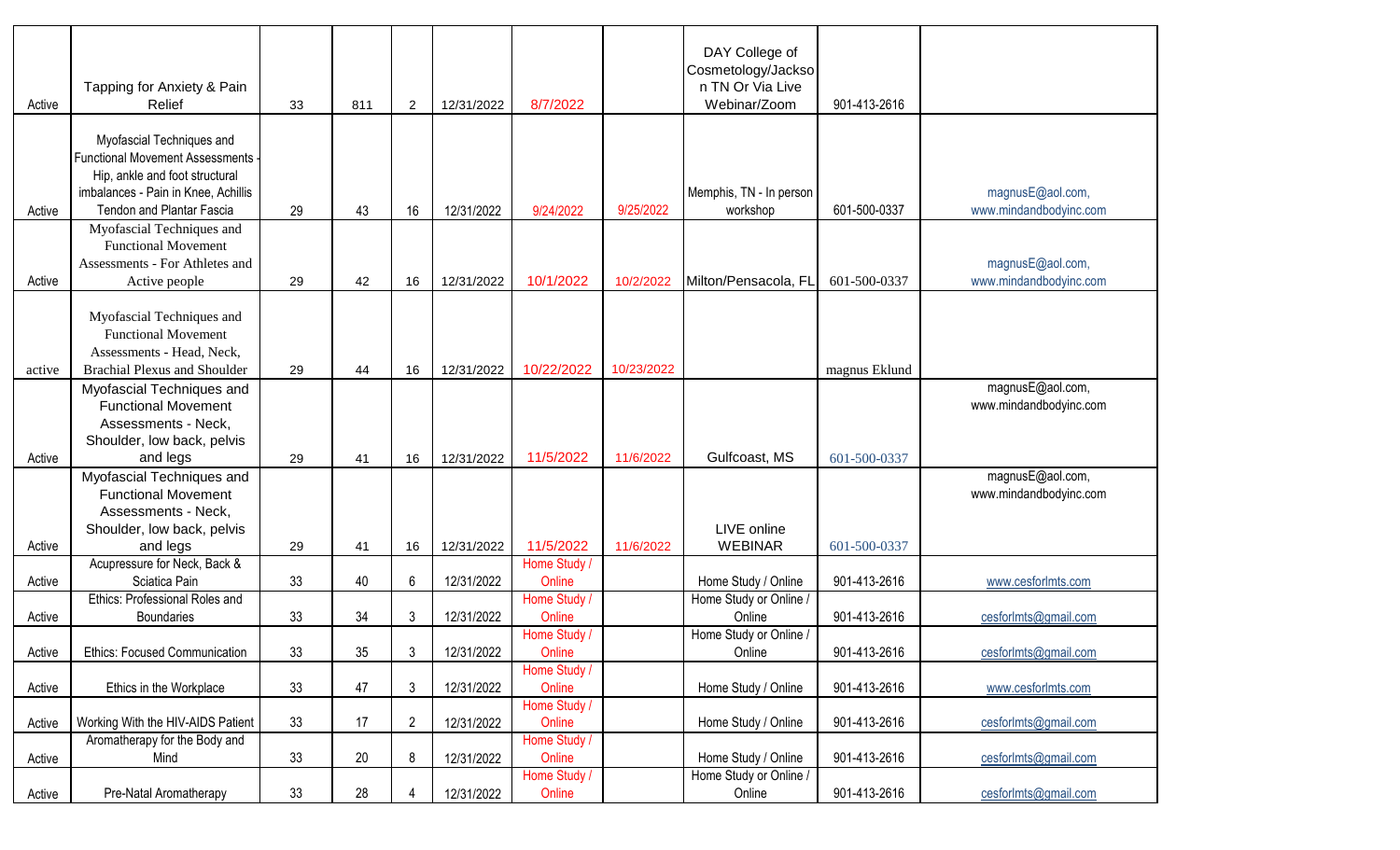| Active | Massage Therapy & HIV/Aids          | 33 | 50  | $\overline{2}$ | 12/31/2022 | Home Study /<br>Online | Home Study / Online | 901-413-2616                    | www.cesforlmts.com                                                   |
|--------|-------------------------------------|----|-----|----------------|------------|------------------------|---------------------|---------------------------------|----------------------------------------------------------------------|
|        | The Lymphatic System Simply         |    |     |                |            | Home Study /           |                     |                                 |                                                                      |
| Active | Explained                           | 33 | 51  | $\overline{2}$ | 12/31/2022 | Online                 | Home Study / Online | 901-413-2616                    | www.cesforlmts.com                                                   |
|        |                                     |    |     |                |            | Home Study /           |                     |                                 |                                                                      |
| Active | Chakra Balancing Massage            | 33 | 57  | $\overline{2}$ | 12/31/2022 | Online                 | Home Study / Online | 901-413-2616                    | cesforImts@gmail.com                                                 |
|        |                                     |    |     |                |            | Home Study /           |                     |                                 |                                                                      |
| Active | MS Law - Rules and Regulations      | 33 | 30  | 3              | 12/31/2022 | Online                 | Home Study / Online | 901-413-2616                    | cesforImts@gmail.com                                                 |
|        |                                     |    |     |                |            |                        |                     | Jen Edsell 847-905              |                                                                      |
|        | Lower Back Pain and the Role of     |    |     |                |            |                        |                     | 1636; Edrea<br>Briones 847-905- | www.amtamassage.org; Jen Edsell -                                    |
| Active |                                     | 36 | 203 | $\overline{2}$ | 12/31/2022 | Home Study /<br>Online | Home Study / Online | 1636                            | jedsell@amtamassage.org; Edrea Briones -<br>ebriones@amtamassage.org |
|        | Massage Therapy                     |    |     |                |            |                        |                     | Jen Edsell 847-905              |                                                                      |
|        |                                     |    |     |                |            |                        |                     | 1636; Edrea                     | www.amtamassage.org; Jen Edsell -                                    |
|        |                                     |    |     |                |            | Home Study /           |                     | Briones 847-905-                | jedsell@amtamassage.org; Edrea Briones-                              |
| Active | Sports Massage: Ethics              | 36 | 206 | $\overline{2}$ | 12/31/2022 | Online                 | Home Study / Online | 1637                            | ebriones@amtamassage.org                                             |
|        |                                     |    |     |                |            |                        |                     | Jen Edsell 847-905-             |                                                                      |
|        |                                     |    |     |                |            |                        |                     | 1636; Edrea                     | www.amtamassage.org; Jen Edsell -                                    |
|        | Sports Massage: Starting Your       |    |     |                |            | Home Study /           |                     | Briones 847-905-                | jedsell@amtamassage.org; Edrea Briones -                             |
| Active | Career                              | 36 | 205 | $\overline{2}$ | 12/31/2022 | Online                 | Home Study / Online | 1638                            | ebriones@amtamassage.org                                             |
|        |                                     |    |     |                |            |                        |                     | Jen Edsell 847-905              |                                                                      |
|        |                                     |    |     |                |            |                        |                     | 1636; Edrea                     | www.amtamassage.org; Jen Edsell -                                    |
|        | Sports Massage: The Science of      |    |     |                |            | Home Study /           |                     | Briones 847-905-                | jedsell@amtamassage.org; Edrea Briones -                             |
| Active | Athletics                           | 36 | 207 | 4              | 12/31/2022 | Online                 | Home Study / Online | 1639                            | ebriones@amtamassage.org                                             |
|        |                                     |    |     |                |            |                        |                     | Jen Edsell 847-905              |                                                                      |
|        |                                     |    |     |                |            |                        |                     | 1636; Edrea                     | www.amtamassage.org; Jen Edsell -                                    |
|        |                                     |    |     |                |            | Home Study /           |                     | Briones 847-905-                | jedsell@amtamassage.org; Edrea Briones -                             |
| Active | Sports Massage: Injury + Recovery   | 36 | 208 | 5              | 12/31/2022 | Online                 | Home Study / Online | 1640                            | ebriones@amtamassage.org                                             |
|        |                                     |    |     |                |            |                        |                     | Jen Edsell 847-905-             |                                                                      |
|        |                                     |    |     |                |            |                        |                     | 1636; Edrea                     | www.amtamassage.org; Jen Edsell -                                    |
|        |                                     |    |     |                |            | Home Study /           |                     | Briones 847-905-                | jedsell@amtamassage.org; Edrea Briones -                             |
| Active | Sports Massage: Event Protocols     | 36 | 209 | 4              | 12/31/2022 | Online                 | Home Study / Online | 1641                            | ebriones@amtamassage.org                                             |
|        |                                     |    |     |                |            |                        |                     | Jen Edsell 847-905-             |                                                                      |
|        |                                     |    |     |                |            |                        |                     | 1636; Edrea                     | www.amtamassage.org; Jen Edsell -                                    |
|        | Sports Massage: Athlete Care and    |    |     |                |            | Home Study /           |                     | Briones 847-905-                | jedsell@amtamassage.org; Edrea Briones-                              |
| Active | Conditions                          | 36 | 210 | 3              | 12/31/2022 | Online                 | Home Study / Online | 1642                            | ebriones@amtamassage.org                                             |
|        |                                     |    |     |                |            |                        |                     | Jen Edsell 847-905-             |                                                                      |
|        |                                     |    |     |                |            |                        |                     | 1636; Edrea                     | www.amtamassage.org; Jen Edsell -                                    |
|        | Dealing with Ethical Gray Areas in  |    |     |                |            | Home Study /           |                     | Briones 847-905-                | jedsell@amtamassage.org; Edrea Briones -                             |
| Active | Massage Therapy                     | 36 | 61  | $\overline{2}$ | 12/31/2022 | Online                 | Home Study / Online | 1643                            | ebriones@amtamassage.org                                             |
|        |                                     |    |     |                |            |                        |                     | Jen Edsell 847-905-             |                                                                      |
|        |                                     |    |     |                |            |                        |                     | 1636; Edrea                     | www.amtamassage.org; Jen Edsell -                                    |
|        |                                     |    |     |                |            | Home Study /           |                     | Briones 847-905-                | jedsell@amtamassage.org; Edrea Briones -                             |
| Active | Holistic Model for Ethical Practice | 36 | 161 | $\overline{2}$ | 12/31/2022 | Online                 | Home Study / Online | 1643                            | ebriones@amtamassage.org                                             |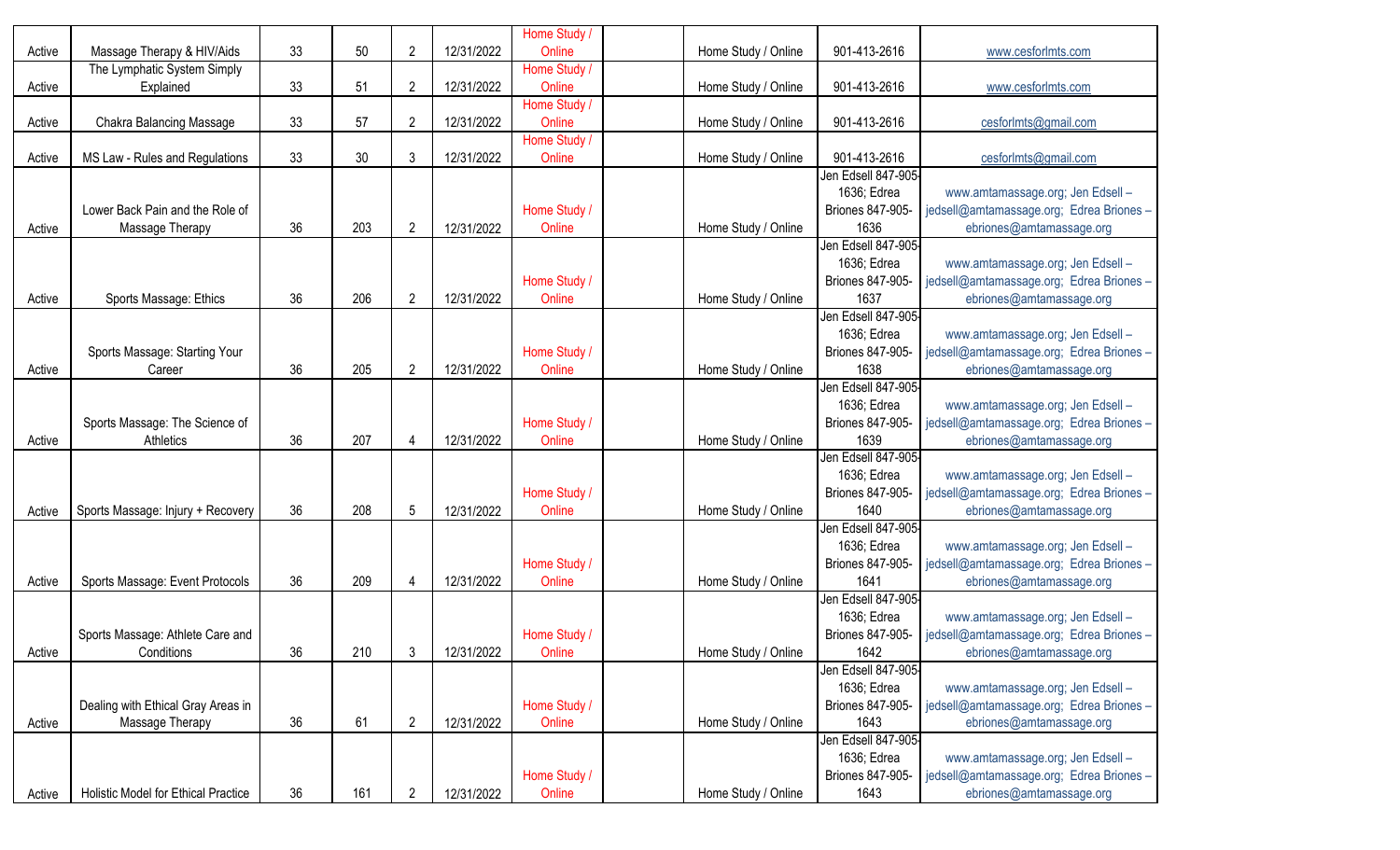|        |                                      |    |     |                |            |              |                     | Jen Edsell 847-905-     |                                          |
|--------|--------------------------------------|----|-----|----------------|------------|--------------|---------------------|-------------------------|------------------------------------------|
|        |                                      |    |     |                |            |              |                     | 1636; Edrea             | www.amtamassage.org; Jen Edsell -        |
|        |                                      |    |     |                |            | Home Study / |                     | <b>Briones 847-905-</b> | jedsell@amtamassage.org; Edrea Briones - |
| Active | <b>Creating Healthy Boundaries</b>   | 36 | 162 | 3              | 12/31/2022 | Online       | Home Study / Online | 1643                    | ebriones@amtamassage.org                 |
|        |                                      |    |     |                |            |              |                     | Jen Edsell 847-905-     |                                          |
|        |                                      |    |     |                |            |              |                     | 1636; Edrea             | www.amtamassage.org; Jen Edsell -        |
|        | Self Evaluation for an Ethical       |    |     |                |            | Home Study / |                     | Briones 847-905-        | jedsell@amtamassage.org; Edrea Briones - |
| Active | Practice                             | 36 | 180 | $\overline{2}$ | 12/31/2022 | Online       | Home Study / Online | 1643                    | ebriones@amtamassage.org                 |
|        |                                      |    |     |                |            |              |                     | Jen Edsell 847-905-     |                                          |
|        |                                      |    |     |                |            |              |                     | 1636; Edrea             | www.amtamassage.org; Jen Edsell -        |
|        |                                      |    |     |                |            | Home Study / |                     | <b>Briones 847-905-</b> | jedsell@amtamassage.org; Edrea Briones - |
| Active | Attracting Business Clients, Part I  | 36 | 57  | $\overline{2}$ | 12/31/2022 | Online       | Home Study / Online | 1643                    | ebriones@amtamassage.org                 |
|        |                                      |    |     |                |            |              |                     | Jen Edsell 847-905-     |                                          |
|        |                                      |    |     |                |            |              |                     | 1636; Edrea             | www.amtamassage.org; Jen Edsell -        |
|        |                                      |    |     |                |            | Home Study / |                     | Briones 847-905-        | jedsell@amtamassage.org; Edrea Briones - |
| Active | Attracting Business Clients, Part II | 36 | 58  | $\overline{2}$ | 12/31/2022 | Online       | Home Study / Online | 1643                    | ebriones@amtamassage.org                 |
|        |                                      |    |     |                |            |              |                     | Jen Edsell 847-905-     |                                          |
|        |                                      |    |     |                |            |              |                     | 1636; Edrea             | www.amtamassage.org; Jen Edsell -        |
|        |                                      |    |     |                |            | Home Study / |                     | Briones 847-905-        | jedsell@amtamassage.org; Edrea Briones - |
| Active | Cancer and Massage Part I            | 36 | 59  | 3              | 12/31/2022 | Online       | Home Study / Online | 1643                    | ebriones@amtamassage.org                 |
|        |                                      |    |     |                |            |              |                     | Jen Edsell 847-905-     |                                          |
|        |                                      |    |     |                |            |              |                     | 1636; Edrea             | www.amtamassage.org; Jen Edsell -        |
|        | Cancer and Massage Part              |    |     |                |            | Home Study / |                     | Briones 847-905-        | jedsell@amtamassage.org; Edrea Briones - |
| Active | 2:Contraindications                  | 36 | 60  | 3              | 12/31/2022 | Online       | Home Study / Online | 1643                    | ebriones@amtamassage.org                 |
|        |                                      |    |     |                |            |              |                     | Jen Edsell 847-905-     |                                          |
|        |                                      |    |     |                |            |              |                     | 1636; Edrea             | www.amtamassage.org; Jen Edsell -        |
|        | From the Client's Perspective:       |    |     |                |            | Home Study / |                     | Briones 847-905-        | jedsell@amtamassage.org; Edrea Briones - |
| Active | Mkting, Policies/Eth                 | 36 | 63  | $\overline{2}$ | 12/31/2022 | Online       | Home Study / Online | 1643                    | ebriones@amtamassage.org                 |
|        |                                      |    |     |                |            |              |                     | Jen Edsell 847-905-     |                                          |
|        |                                      |    |     |                |            |              |                     | 1636; Edrea             | www.amtamassage.org; Jen Edsell -        |
|        |                                      |    |     |                |            | Home Study / |                     | Briones 847-905-        | jedsell@amtamassage.org; Edrea Briones - |
| Active | Massage for Active Seniors           | 36 | 64  | $\overline{2}$ | 12/31/2022 | Online       | Home Study / Online | 1643                    | ebriones@amtamassage.org                 |
|        |                                      |    |     |                |            |              |                     | Jen Edsell 847-905-     |                                          |
|        |                                      |    |     |                |            |              |                     | 1636; Edrea             | www.amtamassage.org; Jen Edsell -        |
|        | Receptor Techniques for Painful      |    |     |                |            | Home Study / |                     | Briones 847-905-        | jedsell@amtamassage.org; Edrea Briones - |
| Active | Necks                                | 36 | 68  | 2              | 12/31/2022 | Online       | Home Study / Online | 1643                    | ebriones@amtamassage.org                 |
|        |                                      |    |     |                |            |              |                     | Jen Edsell 847-905-     |                                          |
|        |                                      |    |     |                |            |              |                     | 1636; Edrea             | www.amtamassage.org; Jen Edsell -        |
|        |                                      |    |     |                |            | Home Study / |                     | Briones 847-905-        | jedsell@amtamassage.org; Edrea Briones-  |
| Active | Kinesiology, Traditional             | 36 | 70  | $\overline{2}$ | 12/31/2022 | Online       | Home Study / Online | 1643                    | ebriones@amtamassage.org                 |
|        |                                      |    |     |                |            |              |                     | Jen Edsell 847-905-     |                                          |
|        |                                      |    |     |                |            |              |                     | 1636; Edrea             | www.amtamassage.org; Jen Edsell -        |
|        |                                      |    |     |                |            | Home Study / |                     | Briones 847-905-        | jedsell@amtamassage.org; Edrea Briones - |
| Active | Ethics and the Power Differential    | 36 | 127 | $\overline{2}$ | 12/31/2022 | Online       | Home Study / Online | 1643                    | ebriones@amtamassage.org                 |
|        |                                      |    |     |                |            |              |                     |                         |                                          |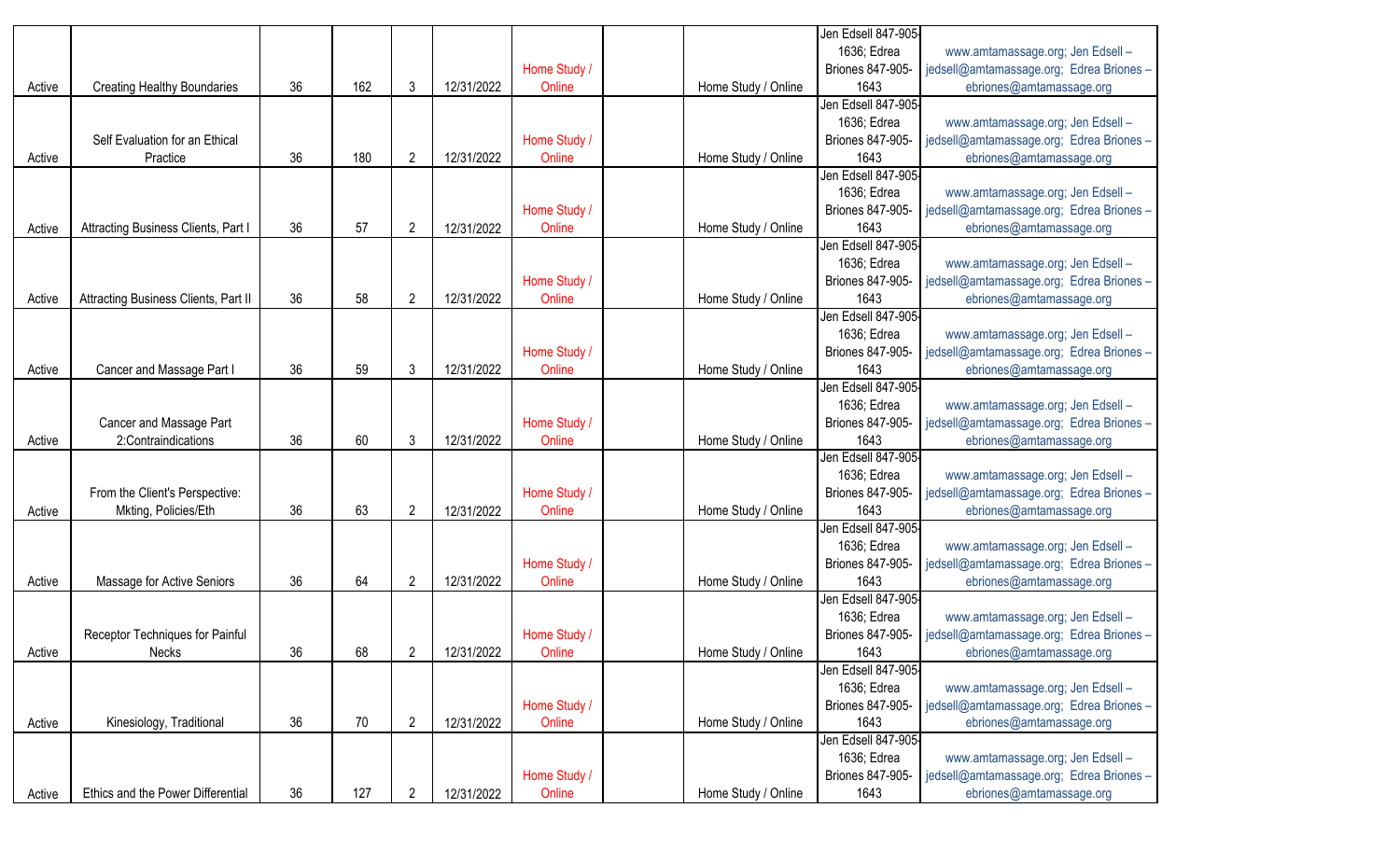|        |                                    |    |     |                |            |              |                     | Jen Edsell 847-905-     |                                          |
|--------|------------------------------------|----|-----|----------------|------------|--------------|---------------------|-------------------------|------------------------------------------|
|        |                                    |    |     |                |            |              |                     | 1636; Edrea             | www.amtamassage.org; Jen Edsell -        |
|        |                                    |    |     |                |            | Home Study / |                     | <b>Briones 847-905-</b> | jedsell@amtamassage.org; Edrea Briones - |
| Active | Massage and Skin Conditions        | 36 | 128 | 3              | 12/31/2022 | Online       | Home Study / Online | 1643                    | ebriones@amtamassage.org                 |
|        |                                    |    |     |                |            |              |                     | Jen Edsell 847-905-     |                                          |
|        |                                    |    |     |                |            |              |                     | 1636; Edrea             | www.amtamassage.org; Jen Edsell -        |
|        | 12 Self Care Secrets - 12 Steps to |    |     |                |            | Home Study / |                     | Briones 847-905-        | jedsell@amtamassage.org; Edrea Briones - |
| Active | Integrative Body, Mind and Spirit  | 36 | 129 | 4              | 12/31/2022 | Online       | Home Study / Online | 1643                    | ebriones@amtamassage.org                 |
|        |                                    |    |     |                |            |              |                     | Jen Edsell 847-905      |                                          |
|        |                                    |    |     |                |            |              |                     | 1636; Edrea             | www.amtamassage.org; Jen Edsell -        |
|        | Key Elements of Effective Course   |    |     |                |            | Home Study / |                     | Briones 847-905-        | jedsell@amtamassage.org; Edrea Briones - |
| Active | Planning ONLINE                    | 36 | 133 | $\overline{2}$ | 12/31/2022 | Online       | Home Study / Online | 1644                    | ebriones@amtamassage.org                 |
|        |                                    |    |     |                |            |              |                     | Jen Edsell 847-905-     |                                          |
|        |                                    |    |     |                |            |              |                     | 1636; Edrea             | www.amtamassage.org; Jen Edsell -        |
|        | Creating an Environment for        |    |     |                |            | Home Study / |                     | Briones 847-905-        | jedsell@amtamassage.org; Edrea Briones - |
| Active | Learning ONLINE                    | 36 | 134 | 3              | 12/31/2022 | Online       | Home Study / Online | 1645                    | ebriones@amtamassage.org                 |
|        |                                    |    |     |                |            |              |                     | Jen Edsell 847-905-     |                                          |
|        |                                    |    |     |                |            |              |                     | 1636; Edrea             | www.amtamassage.org; Jen Edsell -        |
|        | An Evidenced Based Guide to        |    |     |                |            | Home Study / |                     | <b>Briones 847-905-</b> | jedsell@amtamassage.org; Edrea Briones - |
| Active | Treatment of Fibromyalgia for MTs  | 36 | 163 | $\overline{c}$ | 12/31/2022 | Online       | Home Study / Online | 1643                    | ebriones@amtamassage.org                 |
|        |                                    |    |     |                |            |              |                     | Jen Edsell 847-905-     |                                          |
|        |                                    |    |     |                |            |              |                     | 1636; Edrea             | www.amtamassage.org; Jen Edsell -        |
|        | Carpal Tunnel Syndrome: A          |    |     |                |            | Home Study / |                     | Briones 847-905-        | jedsell@amtamassage.org; Edrea Briones - |
| Active | ProActive Non-Surgical Approach    | 36 | 164 | $\overline{2}$ | 12/31/2022 | Online       | Home Study / Online | 1643                    | ebriones@amtamassage.org                 |
|        |                                    |    |     |                |            |              |                     | Jen Edsell 847-905-     |                                          |
|        |                                    |    |     |                |            |              |                     | 1636; Edrea             | www.amtamassage.org; Jen Edsell -        |
|        | Massage Therapy for Depressed      |    |     |                |            | Home Study / |                     | <b>Briones 847-905-</b> | jedsell@amtamassage.org; Edrea Briones - |
| Active | Clients                            | 36 | 165 | $\overline{2}$ | 12/31/2022 | Online       | Home Study / Online | 1643                    | ebriones@amtamassage.org                 |
|        |                                    |    |     |                |            |              |                     | Jen Edsell 847-905-     |                                          |
|        | Avoiding Burnout: Self Care is     |    |     |                |            |              |                     | 1636; Edrea             | www.amtamassage.org; Jen Edsell -        |
|        | Important for Both You and Your    |    |     |                |            | Home Study / |                     | <b>Briones 847-905-</b> | jedsell@amtamassage.org; Edrea Briones - |
|        | Clients                            | 36 | 166 | $\overline{2}$ | 12/31/2022 | Online       | Home Study / Online | 1643                    |                                          |
| Active |                                    |    |     |                |            |              |                     | Jen Edsell 847-905-     | ebriones@amtamassage.org                 |
|        |                                    |    |     |                |            |              |                     | 1636; Edrea             | www.amtamassage.org; Jen Edsell -        |
|        | Healthy Hands: How to Properly     |    |     |                |            |              |                     |                         |                                          |
|        | Take Care of Your Forearms, Wrists |    |     |                |            | Home Study / |                     | Briones 847-905-        | jedsell@amtamassage.org; Edrea Briones - |
| Active | and Hands                          | 36 | 167 | 2              | 12/31/2022 | Online       | Home Study / Online | 1643                    | ebriones@amtamassage.org                 |
|        |                                    |    |     |                |            |              |                     | Jen Edsell 847-905-     |                                          |
|        |                                    |    |     |                |            |              |                     | 1636; Edrea             | www.amtamassage.org; Jen Edsell -        |
|        | Massage and Medication - When is   |    |     |                |            | Home Study / |                     | Briones 847-905-        | jedsell@amtamassage.org; Edrea Briones - |
| Active | <b>Therapy Dangerous</b>           | 36 | 168 | 3              | 12/31/2022 | Online       | Home Study / Online | 1643                    | ebriones@amtamassage.org                 |
|        |                                    |    |     |                |            |              |                     | Jen Edsell 847-905-     |                                          |
|        |                                    |    |     |                |            |              |                     | 1636; Edrea             | www.amtamassage.org; Jen Edsell -        |
|        | Nuts and Bolts: Basic Element for  |    |     |                |            | Home Study / |                     | <b>Briones 847-905-</b> | jedsell@amtamassage.org; Edrea Briones - |
| Active | Instructional Design               | 36 | 169 | 3              | 12/31/2022 | Online       | Home Study / Online | 1643                    | ebriones@amtamassage.org                 |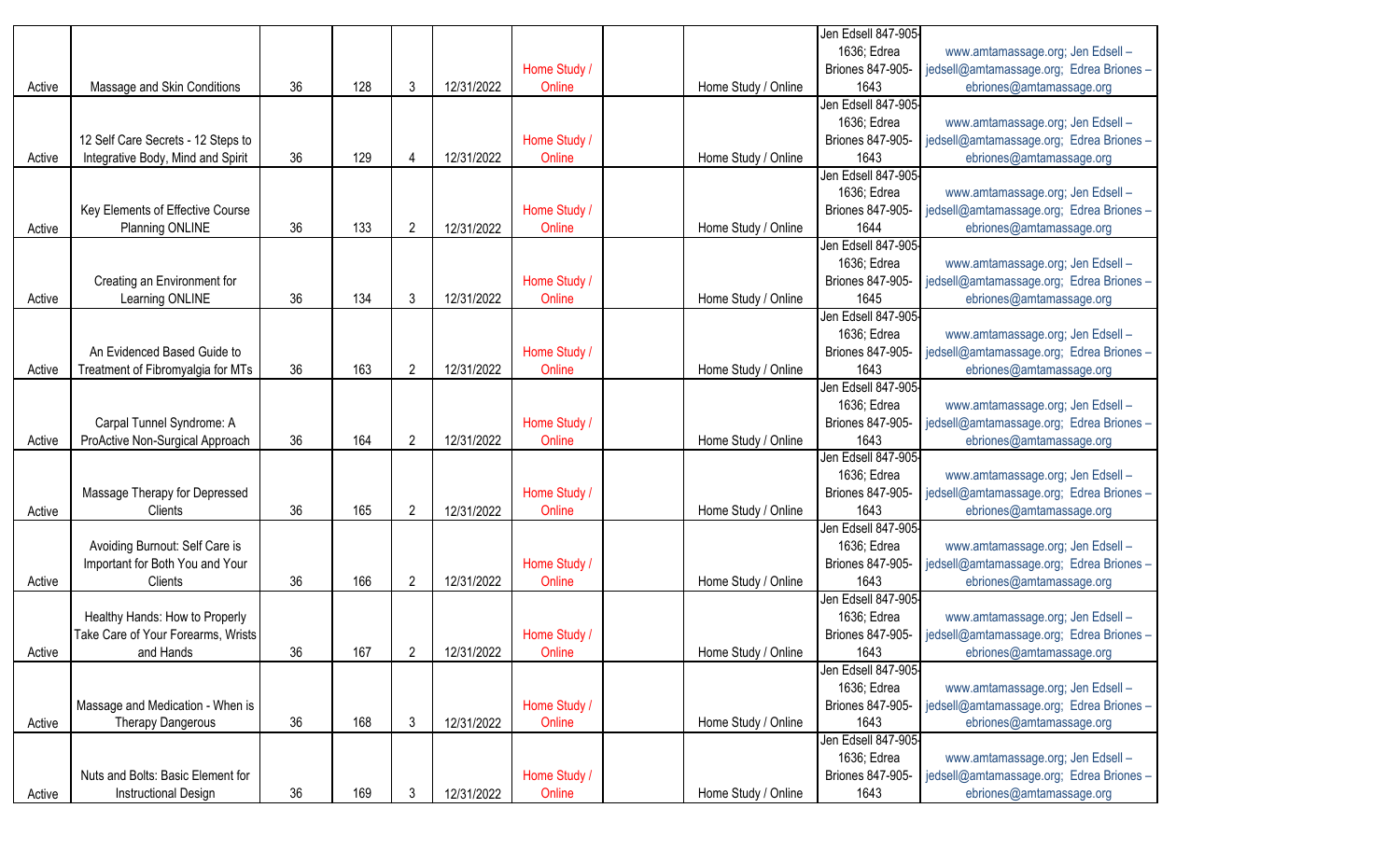| 1636; Edrea<br>Massage and the Ramificatons of<br>www.amtamassage.org; Jen Edsell -<br>the Anatomy and Physiology of The<br>Home Study /<br>Briones 847-905-<br>jedsell@amtamassage.org; Edrea Briones -<br>Spinal Cord<br>36<br>171<br>1643<br>12/31/2022<br>Online<br>Home Study / Online<br>ebriones@amtamassage.org<br>Active<br>4<br>Jen Edsell 847-905-<br>Making Your Mark - Assessing Skills<br>1636; Edrea<br>www.amtamassage.org; Jen Edsell -<br>and Abilities through Oral and<br>Home Study /<br>Briones 847-905-<br>jedsell@amtamassage.org; Edrea Briones -<br>172<br><b>Practical Exams</b><br>36<br>Online<br>1643<br>12/31/2022<br>Home Study / Online<br>ebriones@amtamassage.org<br>Active<br>4<br>Jen Edsell 847-905-<br>1636; Edrea<br>www.amtamassage.org; Jen Edsell -<br>Home Study /<br>Briones 847-905-<br>jedsell@amtamassage.org; Edrea Briones -<br>174<br>Online<br>1643<br>Relieving Sciatica - Online<br>36<br>$\overline{2}$<br>12/31/2022<br>Home Study / Online<br>ebriones@amtamassage.org<br>Active<br>Jen Edsell 847-905-<br>www.amtamassage.org; Jen Edsell -<br>1636; Edrea<br>Home Study /<br>jedsell@amtamassage.org; Edrea Briones -<br>Briones 847-905-<br>177<br>$\overline{2}$<br>36<br>12/31/2022<br>Online<br>Home Study / Online<br>1643<br>Active<br><b>Understanding Competencies</b><br>ebriones@amtamassage.org<br>Jen Edsell 847-905-<br>1636; Edrea<br>www.amtamassage.org; Jen Edsell -<br>Home Study /<br>jedsell@amtamassage.org; Edrea Briones -<br>Introduction to Pediatric Oncology<br>Briones 847-905-<br>181<br>36<br>3<br>1643<br>Online<br>Home Study / Online<br>ebriones@amtamassage.org<br>Massage<br>12/31/2022<br>Active<br>Jen Edsell 847-905-<br>1636; Edrea<br>www.amtamassage.org; Jen Edsell -<br>Home Study /<br><b>Briones 847-905-</b><br>jedsell@amtamassage.org; Edrea Briones -<br>182<br>36<br>$\mathfrak{Z}$<br>12/31/2022<br>Online<br>Home Study / Online<br>1643<br>Helping Clients Manage Migraines<br>ebriones@amtamassage.org<br>Active<br>Jen Edsell 847-905-<br>1636; Edrea<br>www.amtamassage.org; Jen Edsell -<br>Building Blocks: Basics of Effective<br>Home Study /<br>jedsell@amtamassage.org; Edrea Briones -<br>Briones 847-905-<br>36<br>183<br>$\overline{2}$<br>1643<br>12/31/2022<br>Online<br>Active<br><b>Teaching ONLINE</b><br>Home Study / Online<br>ebriones@amtamassage.org<br>Jen Edsell 847-905-<br>1636; Edrea<br>www.amtamassage.org; Jen Edsell -<br>Home Study /<br>jedsell@amtamassage.org; Edrea Briones -<br>Briones 847-905-<br>36<br>185<br>$\mathfrak{Z}$<br>Online<br>1643<br>Meeting the Needs of Elder Clients<br>12/31/2022<br>Home Study / Online<br>ebriones@amtamassage.org<br>Active<br>Jen Edsell 847-905-<br>1636; Edrea<br>www.amtamassage.org; Jen Edsell -<br>Massage Within Reach: Massage<br>Home Study /<br>Briones 847-905-<br>jedsell@amtamassage.org; Edrea Briones -<br>Home Study / Online<br>Active<br><b>And Stress</b><br>36<br>186<br>2<br>12/31/2022<br>Online<br>1643<br>ebriones@amtamassage.org |  |  |  |  | Jen Edsell 847-905- |  |
|----------------------------------------------------------------------------------------------------------------------------------------------------------------------------------------------------------------------------------------------------------------------------------------------------------------------------------------------------------------------------------------------------------------------------------------------------------------------------------------------------------------------------------------------------------------------------------------------------------------------------------------------------------------------------------------------------------------------------------------------------------------------------------------------------------------------------------------------------------------------------------------------------------------------------------------------------------------------------------------------------------------------------------------------------------------------------------------------------------------------------------------------------------------------------------------------------------------------------------------------------------------------------------------------------------------------------------------------------------------------------------------------------------------------------------------------------------------------------------------------------------------------------------------------------------------------------------------------------------------------------------------------------------------------------------------------------------------------------------------------------------------------------------------------------------------------------------------------------------------------------------------------------------------------------------------------------------------------------------------------------------------------------------------------------------------------------------------------------------------------------------------------------------------------------------------------------------------------------------------------------------------------------------------------------------------------------------------------------------------------------------------------------------------------------------------------------------------------------------------------------------------------------------------------------------------------------------------------------------------------------------------------------------------------------------------------------------------------------------------------------------------------------------------------------------------------------------------------------------------------------------------------------------------------------------------------------------------------------------------------------------------------------------------------------------|--|--|--|--|---------------------|--|
|                                                                                                                                                                                                                                                                                                                                                                                                                                                                                                                                                                                                                                                                                                                                                                                                                                                                                                                                                                                                                                                                                                                                                                                                                                                                                                                                                                                                                                                                                                                                                                                                                                                                                                                                                                                                                                                                                                                                                                                                                                                                                                                                                                                                                                                                                                                                                                                                                                                                                                                                                                                                                                                                                                                                                                                                                                                                                                                                                                                                                                                          |  |  |  |  |                     |  |
|                                                                                                                                                                                                                                                                                                                                                                                                                                                                                                                                                                                                                                                                                                                                                                                                                                                                                                                                                                                                                                                                                                                                                                                                                                                                                                                                                                                                                                                                                                                                                                                                                                                                                                                                                                                                                                                                                                                                                                                                                                                                                                                                                                                                                                                                                                                                                                                                                                                                                                                                                                                                                                                                                                                                                                                                                                                                                                                                                                                                                                                          |  |  |  |  |                     |  |
|                                                                                                                                                                                                                                                                                                                                                                                                                                                                                                                                                                                                                                                                                                                                                                                                                                                                                                                                                                                                                                                                                                                                                                                                                                                                                                                                                                                                                                                                                                                                                                                                                                                                                                                                                                                                                                                                                                                                                                                                                                                                                                                                                                                                                                                                                                                                                                                                                                                                                                                                                                                                                                                                                                                                                                                                                                                                                                                                                                                                                                                          |  |  |  |  |                     |  |
|                                                                                                                                                                                                                                                                                                                                                                                                                                                                                                                                                                                                                                                                                                                                                                                                                                                                                                                                                                                                                                                                                                                                                                                                                                                                                                                                                                                                                                                                                                                                                                                                                                                                                                                                                                                                                                                                                                                                                                                                                                                                                                                                                                                                                                                                                                                                                                                                                                                                                                                                                                                                                                                                                                                                                                                                                                                                                                                                                                                                                                                          |  |  |  |  |                     |  |
|                                                                                                                                                                                                                                                                                                                                                                                                                                                                                                                                                                                                                                                                                                                                                                                                                                                                                                                                                                                                                                                                                                                                                                                                                                                                                                                                                                                                                                                                                                                                                                                                                                                                                                                                                                                                                                                                                                                                                                                                                                                                                                                                                                                                                                                                                                                                                                                                                                                                                                                                                                                                                                                                                                                                                                                                                                                                                                                                                                                                                                                          |  |  |  |  |                     |  |
|                                                                                                                                                                                                                                                                                                                                                                                                                                                                                                                                                                                                                                                                                                                                                                                                                                                                                                                                                                                                                                                                                                                                                                                                                                                                                                                                                                                                                                                                                                                                                                                                                                                                                                                                                                                                                                                                                                                                                                                                                                                                                                                                                                                                                                                                                                                                                                                                                                                                                                                                                                                                                                                                                                                                                                                                                                                                                                                                                                                                                                                          |  |  |  |  |                     |  |
|                                                                                                                                                                                                                                                                                                                                                                                                                                                                                                                                                                                                                                                                                                                                                                                                                                                                                                                                                                                                                                                                                                                                                                                                                                                                                                                                                                                                                                                                                                                                                                                                                                                                                                                                                                                                                                                                                                                                                                                                                                                                                                                                                                                                                                                                                                                                                                                                                                                                                                                                                                                                                                                                                                                                                                                                                                                                                                                                                                                                                                                          |  |  |  |  |                     |  |
|                                                                                                                                                                                                                                                                                                                                                                                                                                                                                                                                                                                                                                                                                                                                                                                                                                                                                                                                                                                                                                                                                                                                                                                                                                                                                                                                                                                                                                                                                                                                                                                                                                                                                                                                                                                                                                                                                                                                                                                                                                                                                                                                                                                                                                                                                                                                                                                                                                                                                                                                                                                                                                                                                                                                                                                                                                                                                                                                                                                                                                                          |  |  |  |  |                     |  |
|                                                                                                                                                                                                                                                                                                                                                                                                                                                                                                                                                                                                                                                                                                                                                                                                                                                                                                                                                                                                                                                                                                                                                                                                                                                                                                                                                                                                                                                                                                                                                                                                                                                                                                                                                                                                                                                                                                                                                                                                                                                                                                                                                                                                                                                                                                                                                                                                                                                                                                                                                                                                                                                                                                                                                                                                                                                                                                                                                                                                                                                          |  |  |  |  |                     |  |
|                                                                                                                                                                                                                                                                                                                                                                                                                                                                                                                                                                                                                                                                                                                                                                                                                                                                                                                                                                                                                                                                                                                                                                                                                                                                                                                                                                                                                                                                                                                                                                                                                                                                                                                                                                                                                                                                                                                                                                                                                                                                                                                                                                                                                                                                                                                                                                                                                                                                                                                                                                                                                                                                                                                                                                                                                                                                                                                                                                                                                                                          |  |  |  |  |                     |  |
|                                                                                                                                                                                                                                                                                                                                                                                                                                                                                                                                                                                                                                                                                                                                                                                                                                                                                                                                                                                                                                                                                                                                                                                                                                                                                                                                                                                                                                                                                                                                                                                                                                                                                                                                                                                                                                                                                                                                                                                                                                                                                                                                                                                                                                                                                                                                                                                                                                                                                                                                                                                                                                                                                                                                                                                                                                                                                                                                                                                                                                                          |  |  |  |  |                     |  |
|                                                                                                                                                                                                                                                                                                                                                                                                                                                                                                                                                                                                                                                                                                                                                                                                                                                                                                                                                                                                                                                                                                                                                                                                                                                                                                                                                                                                                                                                                                                                                                                                                                                                                                                                                                                                                                                                                                                                                                                                                                                                                                                                                                                                                                                                                                                                                                                                                                                                                                                                                                                                                                                                                                                                                                                                                                                                                                                                                                                                                                                          |  |  |  |  |                     |  |
|                                                                                                                                                                                                                                                                                                                                                                                                                                                                                                                                                                                                                                                                                                                                                                                                                                                                                                                                                                                                                                                                                                                                                                                                                                                                                                                                                                                                                                                                                                                                                                                                                                                                                                                                                                                                                                                                                                                                                                                                                                                                                                                                                                                                                                                                                                                                                                                                                                                                                                                                                                                                                                                                                                                                                                                                                                                                                                                                                                                                                                                          |  |  |  |  |                     |  |
|                                                                                                                                                                                                                                                                                                                                                                                                                                                                                                                                                                                                                                                                                                                                                                                                                                                                                                                                                                                                                                                                                                                                                                                                                                                                                                                                                                                                                                                                                                                                                                                                                                                                                                                                                                                                                                                                                                                                                                                                                                                                                                                                                                                                                                                                                                                                                                                                                                                                                                                                                                                                                                                                                                                                                                                                                                                                                                                                                                                                                                                          |  |  |  |  |                     |  |
|                                                                                                                                                                                                                                                                                                                                                                                                                                                                                                                                                                                                                                                                                                                                                                                                                                                                                                                                                                                                                                                                                                                                                                                                                                                                                                                                                                                                                                                                                                                                                                                                                                                                                                                                                                                                                                                                                                                                                                                                                                                                                                                                                                                                                                                                                                                                                                                                                                                                                                                                                                                                                                                                                                                                                                                                                                                                                                                                                                                                                                                          |  |  |  |  |                     |  |
|                                                                                                                                                                                                                                                                                                                                                                                                                                                                                                                                                                                                                                                                                                                                                                                                                                                                                                                                                                                                                                                                                                                                                                                                                                                                                                                                                                                                                                                                                                                                                                                                                                                                                                                                                                                                                                                                                                                                                                                                                                                                                                                                                                                                                                                                                                                                                                                                                                                                                                                                                                                                                                                                                                                                                                                                                                                                                                                                                                                                                                                          |  |  |  |  |                     |  |
|                                                                                                                                                                                                                                                                                                                                                                                                                                                                                                                                                                                                                                                                                                                                                                                                                                                                                                                                                                                                                                                                                                                                                                                                                                                                                                                                                                                                                                                                                                                                                                                                                                                                                                                                                                                                                                                                                                                                                                                                                                                                                                                                                                                                                                                                                                                                                                                                                                                                                                                                                                                                                                                                                                                                                                                                                                                                                                                                                                                                                                                          |  |  |  |  |                     |  |
|                                                                                                                                                                                                                                                                                                                                                                                                                                                                                                                                                                                                                                                                                                                                                                                                                                                                                                                                                                                                                                                                                                                                                                                                                                                                                                                                                                                                                                                                                                                                                                                                                                                                                                                                                                                                                                                                                                                                                                                                                                                                                                                                                                                                                                                                                                                                                                                                                                                                                                                                                                                                                                                                                                                                                                                                                                                                                                                                                                                                                                                          |  |  |  |  |                     |  |
|                                                                                                                                                                                                                                                                                                                                                                                                                                                                                                                                                                                                                                                                                                                                                                                                                                                                                                                                                                                                                                                                                                                                                                                                                                                                                                                                                                                                                                                                                                                                                                                                                                                                                                                                                                                                                                                                                                                                                                                                                                                                                                                                                                                                                                                                                                                                                                                                                                                                                                                                                                                                                                                                                                                                                                                                                                                                                                                                                                                                                                                          |  |  |  |  |                     |  |
|                                                                                                                                                                                                                                                                                                                                                                                                                                                                                                                                                                                                                                                                                                                                                                                                                                                                                                                                                                                                                                                                                                                                                                                                                                                                                                                                                                                                                                                                                                                                                                                                                                                                                                                                                                                                                                                                                                                                                                                                                                                                                                                                                                                                                                                                                                                                                                                                                                                                                                                                                                                                                                                                                                                                                                                                                                                                                                                                                                                                                                                          |  |  |  |  |                     |  |
|                                                                                                                                                                                                                                                                                                                                                                                                                                                                                                                                                                                                                                                                                                                                                                                                                                                                                                                                                                                                                                                                                                                                                                                                                                                                                                                                                                                                                                                                                                                                                                                                                                                                                                                                                                                                                                                                                                                                                                                                                                                                                                                                                                                                                                                                                                                                                                                                                                                                                                                                                                                                                                                                                                                                                                                                                                                                                                                                                                                                                                                          |  |  |  |  |                     |  |
|                                                                                                                                                                                                                                                                                                                                                                                                                                                                                                                                                                                                                                                                                                                                                                                                                                                                                                                                                                                                                                                                                                                                                                                                                                                                                                                                                                                                                                                                                                                                                                                                                                                                                                                                                                                                                                                                                                                                                                                                                                                                                                                                                                                                                                                                                                                                                                                                                                                                                                                                                                                                                                                                                                                                                                                                                                                                                                                                                                                                                                                          |  |  |  |  |                     |  |
|                                                                                                                                                                                                                                                                                                                                                                                                                                                                                                                                                                                                                                                                                                                                                                                                                                                                                                                                                                                                                                                                                                                                                                                                                                                                                                                                                                                                                                                                                                                                                                                                                                                                                                                                                                                                                                                                                                                                                                                                                                                                                                                                                                                                                                                                                                                                                                                                                                                                                                                                                                                                                                                                                                                                                                                                                                                                                                                                                                                                                                                          |  |  |  |  |                     |  |
|                                                                                                                                                                                                                                                                                                                                                                                                                                                                                                                                                                                                                                                                                                                                                                                                                                                                                                                                                                                                                                                                                                                                                                                                                                                                                                                                                                                                                                                                                                                                                                                                                                                                                                                                                                                                                                                                                                                                                                                                                                                                                                                                                                                                                                                                                                                                                                                                                                                                                                                                                                                                                                                                                                                                                                                                                                                                                                                                                                                                                                                          |  |  |  |  |                     |  |
|                                                                                                                                                                                                                                                                                                                                                                                                                                                                                                                                                                                                                                                                                                                                                                                                                                                                                                                                                                                                                                                                                                                                                                                                                                                                                                                                                                                                                                                                                                                                                                                                                                                                                                                                                                                                                                                                                                                                                                                                                                                                                                                                                                                                                                                                                                                                                                                                                                                                                                                                                                                                                                                                                                                                                                                                                                                                                                                                                                                                                                                          |  |  |  |  |                     |  |
|                                                                                                                                                                                                                                                                                                                                                                                                                                                                                                                                                                                                                                                                                                                                                                                                                                                                                                                                                                                                                                                                                                                                                                                                                                                                                                                                                                                                                                                                                                                                                                                                                                                                                                                                                                                                                                                                                                                                                                                                                                                                                                                                                                                                                                                                                                                                                                                                                                                                                                                                                                                                                                                                                                                                                                                                                                                                                                                                                                                                                                                          |  |  |  |  |                     |  |
|                                                                                                                                                                                                                                                                                                                                                                                                                                                                                                                                                                                                                                                                                                                                                                                                                                                                                                                                                                                                                                                                                                                                                                                                                                                                                                                                                                                                                                                                                                                                                                                                                                                                                                                                                                                                                                                                                                                                                                                                                                                                                                                                                                                                                                                                                                                                                                                                                                                                                                                                                                                                                                                                                                                                                                                                                                                                                                                                                                                                                                                          |  |  |  |  |                     |  |
|                                                                                                                                                                                                                                                                                                                                                                                                                                                                                                                                                                                                                                                                                                                                                                                                                                                                                                                                                                                                                                                                                                                                                                                                                                                                                                                                                                                                                                                                                                                                                                                                                                                                                                                                                                                                                                                                                                                                                                                                                                                                                                                                                                                                                                                                                                                                                                                                                                                                                                                                                                                                                                                                                                                                                                                                                                                                                                                                                                                                                                                          |  |  |  |  |                     |  |
|                                                                                                                                                                                                                                                                                                                                                                                                                                                                                                                                                                                                                                                                                                                                                                                                                                                                                                                                                                                                                                                                                                                                                                                                                                                                                                                                                                                                                                                                                                                                                                                                                                                                                                                                                                                                                                                                                                                                                                                                                                                                                                                                                                                                                                                                                                                                                                                                                                                                                                                                                                                                                                                                                                                                                                                                                                                                                                                                                                                                                                                          |  |  |  |  |                     |  |
|                                                                                                                                                                                                                                                                                                                                                                                                                                                                                                                                                                                                                                                                                                                                                                                                                                                                                                                                                                                                                                                                                                                                                                                                                                                                                                                                                                                                                                                                                                                                                                                                                                                                                                                                                                                                                                                                                                                                                                                                                                                                                                                                                                                                                                                                                                                                                                                                                                                                                                                                                                                                                                                                                                                                                                                                                                                                                                                                                                                                                                                          |  |  |  |  |                     |  |
|                                                                                                                                                                                                                                                                                                                                                                                                                                                                                                                                                                                                                                                                                                                                                                                                                                                                                                                                                                                                                                                                                                                                                                                                                                                                                                                                                                                                                                                                                                                                                                                                                                                                                                                                                                                                                                                                                                                                                                                                                                                                                                                                                                                                                                                                                                                                                                                                                                                                                                                                                                                                                                                                                                                                                                                                                                                                                                                                                                                                                                                          |  |  |  |  |                     |  |
|                                                                                                                                                                                                                                                                                                                                                                                                                                                                                                                                                                                                                                                                                                                                                                                                                                                                                                                                                                                                                                                                                                                                                                                                                                                                                                                                                                                                                                                                                                                                                                                                                                                                                                                                                                                                                                                                                                                                                                                                                                                                                                                                                                                                                                                                                                                                                                                                                                                                                                                                                                                                                                                                                                                                                                                                                                                                                                                                                                                                                                                          |  |  |  |  |                     |  |
|                                                                                                                                                                                                                                                                                                                                                                                                                                                                                                                                                                                                                                                                                                                                                                                                                                                                                                                                                                                                                                                                                                                                                                                                                                                                                                                                                                                                                                                                                                                                                                                                                                                                                                                                                                                                                                                                                                                                                                                                                                                                                                                                                                                                                                                                                                                                                                                                                                                                                                                                                                                                                                                                                                                                                                                                                                                                                                                                                                                                                                                          |  |  |  |  |                     |  |
|                                                                                                                                                                                                                                                                                                                                                                                                                                                                                                                                                                                                                                                                                                                                                                                                                                                                                                                                                                                                                                                                                                                                                                                                                                                                                                                                                                                                                                                                                                                                                                                                                                                                                                                                                                                                                                                                                                                                                                                                                                                                                                                                                                                                                                                                                                                                                                                                                                                                                                                                                                                                                                                                                                                                                                                                                                                                                                                                                                                                                                                          |  |  |  |  |                     |  |
|                                                                                                                                                                                                                                                                                                                                                                                                                                                                                                                                                                                                                                                                                                                                                                                                                                                                                                                                                                                                                                                                                                                                                                                                                                                                                                                                                                                                                                                                                                                                                                                                                                                                                                                                                                                                                                                                                                                                                                                                                                                                                                                                                                                                                                                                                                                                                                                                                                                                                                                                                                                                                                                                                                                                                                                                                                                                                                                                                                                                                                                          |  |  |  |  |                     |  |
|                                                                                                                                                                                                                                                                                                                                                                                                                                                                                                                                                                                                                                                                                                                                                                                                                                                                                                                                                                                                                                                                                                                                                                                                                                                                                                                                                                                                                                                                                                                                                                                                                                                                                                                                                                                                                                                                                                                                                                                                                                                                                                                                                                                                                                                                                                                                                                                                                                                                                                                                                                                                                                                                                                                                                                                                                                                                                                                                                                                                                                                          |  |  |  |  |                     |  |
|                                                                                                                                                                                                                                                                                                                                                                                                                                                                                                                                                                                                                                                                                                                                                                                                                                                                                                                                                                                                                                                                                                                                                                                                                                                                                                                                                                                                                                                                                                                                                                                                                                                                                                                                                                                                                                                                                                                                                                                                                                                                                                                                                                                                                                                                                                                                                                                                                                                                                                                                                                                                                                                                                                                                                                                                                                                                                                                                                                                                                                                          |  |  |  |  | Jen Edsell 847-905- |  |
| 1636; Edrea<br>www.amtamassage.org; Jen Edsell -                                                                                                                                                                                                                                                                                                                                                                                                                                                                                                                                                                                                                                                                                                                                                                                                                                                                                                                                                                                                                                                                                                                                                                                                                                                                                                                                                                                                                                                                                                                                                                                                                                                                                                                                                                                                                                                                                                                                                                                                                                                                                                                                                                                                                                                                                                                                                                                                                                                                                                                                                                                                                                                                                                                                                                                                                                                                                                                                                                                                         |  |  |  |  |                     |  |
| jedsell@amtamassage.org; Edrea Briones -<br>Joint Replacements: The Patient's<br>Home Study /<br><b>Briones 847-905-</b>                                                                                                                                                                                                                                                                                                                                                                                                                                                                                                                                                                                                                                                                                                                                                                                                                                                                                                                                                                                                                                                                                                                                                                                                                                                                                                                                                                                                                                                                                                                                                                                                                                                                                                                                                                                                                                                                                                                                                                                                                                                                                                                                                                                                                                                                                                                                                                                                                                                                                                                                                                                                                                                                                                                                                                                                                                                                                                                                 |  |  |  |  |                     |  |
| 196<br>36<br>$\mathfrak{Z}$<br>12/31/2022<br>Online<br>1643<br>Active<br>Surgical Journey<br>Home Study / Online<br>ebriones@amtamassage.org                                                                                                                                                                                                                                                                                                                                                                                                                                                                                                                                                                                                                                                                                                                                                                                                                                                                                                                                                                                                                                                                                                                                                                                                                                                                                                                                                                                                                                                                                                                                                                                                                                                                                                                                                                                                                                                                                                                                                                                                                                                                                                                                                                                                                                                                                                                                                                                                                                                                                                                                                                                                                                                                                                                                                                                                                                                                                                             |  |  |  |  |                     |  |
| Jen Edsell 847-905-                                                                                                                                                                                                                                                                                                                                                                                                                                                                                                                                                                                                                                                                                                                                                                                                                                                                                                                                                                                                                                                                                                                                                                                                                                                                                                                                                                                                                                                                                                                                                                                                                                                                                                                                                                                                                                                                                                                                                                                                                                                                                                                                                                                                                                                                                                                                                                                                                                                                                                                                                                                                                                                                                                                                                                                                                                                                                                                                                                                                                                      |  |  |  |  |                     |  |
| 1636; Edrea<br>www.amtamassage.org; Jen Edsell -                                                                                                                                                                                                                                                                                                                                                                                                                                                                                                                                                                                                                                                                                                                                                                                                                                                                                                                                                                                                                                                                                                                                                                                                                                                                                                                                                                                                                                                                                                                                                                                                                                                                                                                                                                                                                                                                                                                                                                                                                                                                                                                                                                                                                                                                                                                                                                                                                                                                                                                                                                                                                                                                                                                                                                                                                                                                                                                                                                                                         |  |  |  |  |                     |  |
| Home Study /<br>Briones 847-905-<br>jedsell@amtamassage.org; Edrea Briones -                                                                                                                                                                                                                                                                                                                                                                                                                                                                                                                                                                                                                                                                                                                                                                                                                                                                                                                                                                                                                                                                                                                                                                                                                                                                                                                                                                                                                                                                                                                                                                                                                                                                                                                                                                                                                                                                                                                                                                                                                                                                                                                                                                                                                                                                                                                                                                                                                                                                                                                                                                                                                                                                                                                                                                                                                                                                                                                                                                             |  |  |  |  |                     |  |
| 36<br>198<br>Online<br>$\overline{2}$<br>12/31/2022<br>Home Study / Online<br>1644<br>ebriones@amtamassage.org<br>Massage Therapy for Osteoarthritis<br>Active                                                                                                                                                                                                                                                                                                                                                                                                                                                                                                                                                                                                                                                                                                                                                                                                                                                                                                                                                                                                                                                                                                                                                                                                                                                                                                                                                                                                                                                                                                                                                                                                                                                                                                                                                                                                                                                                                                                                                                                                                                                                                                                                                                                                                                                                                                                                                                                                                                                                                                                                                                                                                                                                                                                                                                                                                                                                                           |  |  |  |  |                     |  |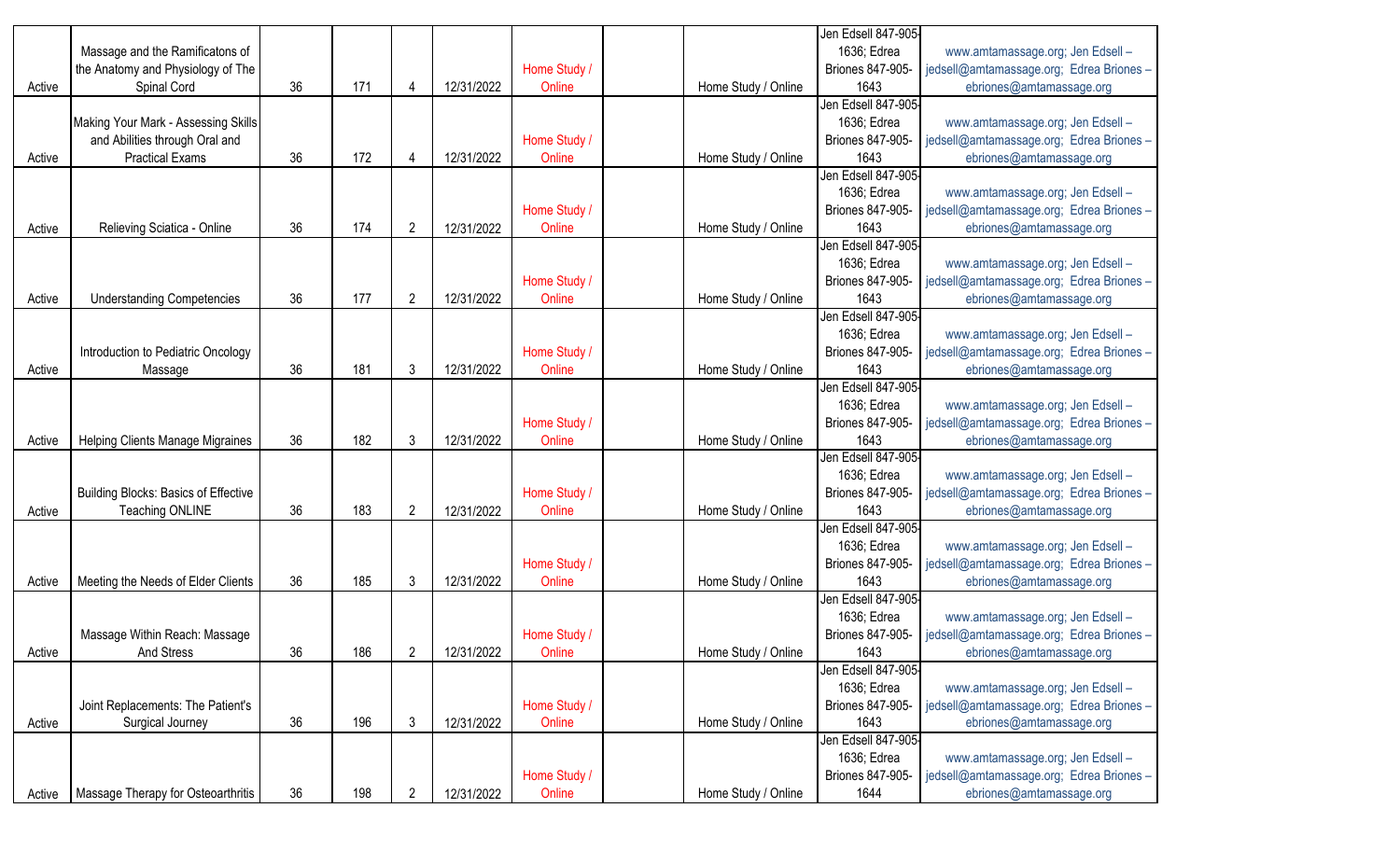|        |                                     |    |     |                |            |              |                     | Jen Edsell 847-905- |                                                             |
|--------|-------------------------------------|----|-----|----------------|------------|--------------|---------------------|---------------------|-------------------------------------------------------------|
|        |                                     |    |     |                |            |              |                     | 1636; Edrea         | www.amtamassage.org; Jen Edsell -                           |
|        | Sports Massage Therapy: An          |    |     |                |            | Home Study / |                     | Briones 847-905-    | jedsell@amtamassage.org; Edrea Briones -                    |
| Active | Insider's View                      | 36 | 199 | 4              | 12/31/2022 | Online       | Home Study / Online | 1645                | ebriones@amtamassage.org                                    |
|        |                                     |    |     |                |            |              |                     | Jen Edsell 847-905- |                                                             |
|        |                                     |    |     |                |            |              |                     | 1636; Edrea         | www.amtamassage.org; Jen Edsell -                           |
|        | Research and the Massage            |    |     |                |            | Home Study / |                     | Briones 847-905-    | jedsell@amtamassage.org; Edrea Briones -                    |
| Active | Therapist                           | 36 | 200 | $\overline{2}$ | 12/31/2022 | Online       | Home Study / Online | 1646                | ebriones@amtamassage.org                                    |
|        |                                     |    |     |                |            |              |                     | Jen Edsell 847-905- |                                                             |
|        |                                     |    |     |                |            |              |                     | 1636; Edrea         | www.amtamassage.org; Jen Edsell -                           |
|        |                                     |    |     |                |            | Home Study / |                     | Briones 847-905-    | jedsell@amtamassage.org; Edrea Briones -                    |
| Active | Reading a Research Article          | 36 | 201 | 3              | 12/31/2022 | Online       | Home Study / Online | 1647                | ebriones@amtamassage.org                                    |
|        |                                     |    |     |                |            |              |                     | Jen Edsell 847-905  |                                                             |
|        |                                     |    |     |                |            |              |                     | 1636; Edrea         | www.amtamassage.org; Jen Edsell -                           |
|        | Cardiovascular Health and the Role  |    |     |                |            | Home Study / |                     | Briones 847-905-    | jedsell@amtamassage.org; Edrea Briones -                    |
|        |                                     |    |     |                |            |              |                     |                     |                                                             |
| Active | of Massage Therapists               | 36 | 202 | $\overline{2}$ | 12/31/2022 | Online       | Home Study / Online | 1648                | ebriones@amtamassage.org                                    |
|        |                                     |    |     |                |            |              |                     | Jen Edsell 847-905- |                                                             |
|        |                                     |    |     |                |            |              |                     | 1636; Edrea         | www.amtamassage.org; Jen Edsell -                           |
|        | Massage Therapy for Post-           |    |     |                |            | Home Study / |                     | Briones 847-905-    | jedsell@amtamassage.org; Edrea Briones -                    |
| Active | Operative Pain                      | 36 | 211 | 2              | 12/31/2022 | Online       | Home Study / Online | 1649                | ebriones@amtamassage.org                                    |
|        |                                     |    |     |                |            |              |                     | Jen Edsell 847-905- |                                                             |
|        |                                     |    |     |                |            |              |                     | 1636; Edrea         | www.amtamassage.org; Jen Edsell -                           |
|        | Self Care Commitment: Body          |    |     |                |            | Home Study / |                     | Briones 847-905-    | jedsell@amtamassage.org; Edrea Briones -                    |
| Active | Mechanics                           | 36 | 216 | 3              | 12/31/2022 | Online       | Home Study / Online | 1650                | ebriones@amtamassage.org                                    |
|        |                                     |    |     |                |            |              |                     | Jen Edsell 847-905- |                                                             |
|        |                                     |    |     |                |            |              |                     | 1636; Edrea         | www.amtamassage.org; Jen Edsell -                           |
|        | Talking to Your Clients about Skin  |    |     |                |            | Home Study / |                     | Briones 847-905-    | jedsell@amtamassage.org; Edrea Briones -                    |
| Active | cancer                              | 36 | 230 | 2              | 12/31/2022 | Online       | Home Study / Online | 1652                | ebriones@amtamassage.org                                    |
|        |                                     |    |     |                |            |              |                     | Jen Edsell 847-905- |                                                             |
|        |                                     |    |     |                |            |              |                     | 1636; Edrea         | www.amtamassage.org; Jen Edsell -                           |
|        | Self-Care for Massage Therapists:   |    |     |                |            | Home Study / |                     | Briones 847-905-    | jedsell@amtamassage.org; Edrea Briones -                    |
| Active | <b>Body Mechanics</b>               | 36 | 218 | 3              | 12/31/2022 | Online       | Home Study / Online | 1653                | ebriones@amtamassage.org                                    |
|        |                                     |    |     |                |            |              |                     | Jen Edsell 847-905- |                                                             |
|        |                                     |    |     |                |            |              |                     | 1636; Edrea         |                                                             |
|        |                                     |    |     |                |            |              |                     |                     | www.amtamassage.org; Jen Edsell -                           |
|        | Helping Military Veterans with      |    |     |                |            | Home Study / |                     |                     | Briones 847-905-   jedsell@amtamassage.org; Edrea Briones - |
| Active | Massage Therapy                     | 36 | 537 | 2              | 12/31/2022 | Online       | Home Study / Online | 1654                | ebriones@amtamassage.org                                    |
|        |                                     |    |     |                |            |              |                     | Jen Edsell 847-905- |                                                             |
|        |                                     |    |     |                |            |              |                     | 1636; Edrea         | www.amtamassage.org; Jen Edsell -                           |
|        | Thriving in the age of Covid-19     |    |     |                |            | Home Study / |                     | Briones 847-905-    | jedsell@amtamassage.org; Edrea Briones -                    |
| Active | Panel                               | 36 | 591 |                | 12/31/2022 | Online       | Home Study / Online | 1655                | ebriones@amtamassage.org                                    |
|        | Demystifying Complex Neck           |    |     |                |            | Home Study / |                     |                     |                                                             |
| Active | Conditions w/ Whitney Lowe          | 84 | 26  |                | 12/31/2022 | Online       | Home Study / Online | 800-458-2267        | ce@abmp.com                                                 |
|        | Orthopedic Assessment and           |    |     |                |            |              |                     |                     |                                                             |
|        | Treatment Planning for Back Pain w/ |    |     |                |            | Home Study / |                     |                     |                                                             |
| Active | Whitney Lowe                        | 84 | 27  |                | 12/31/2022 | Online       | Home Study / Online | 800-458-2267        | ce@abmp.com                                                 |
|        |                                     |    |     |                |            |              |                     |                     |                                                             |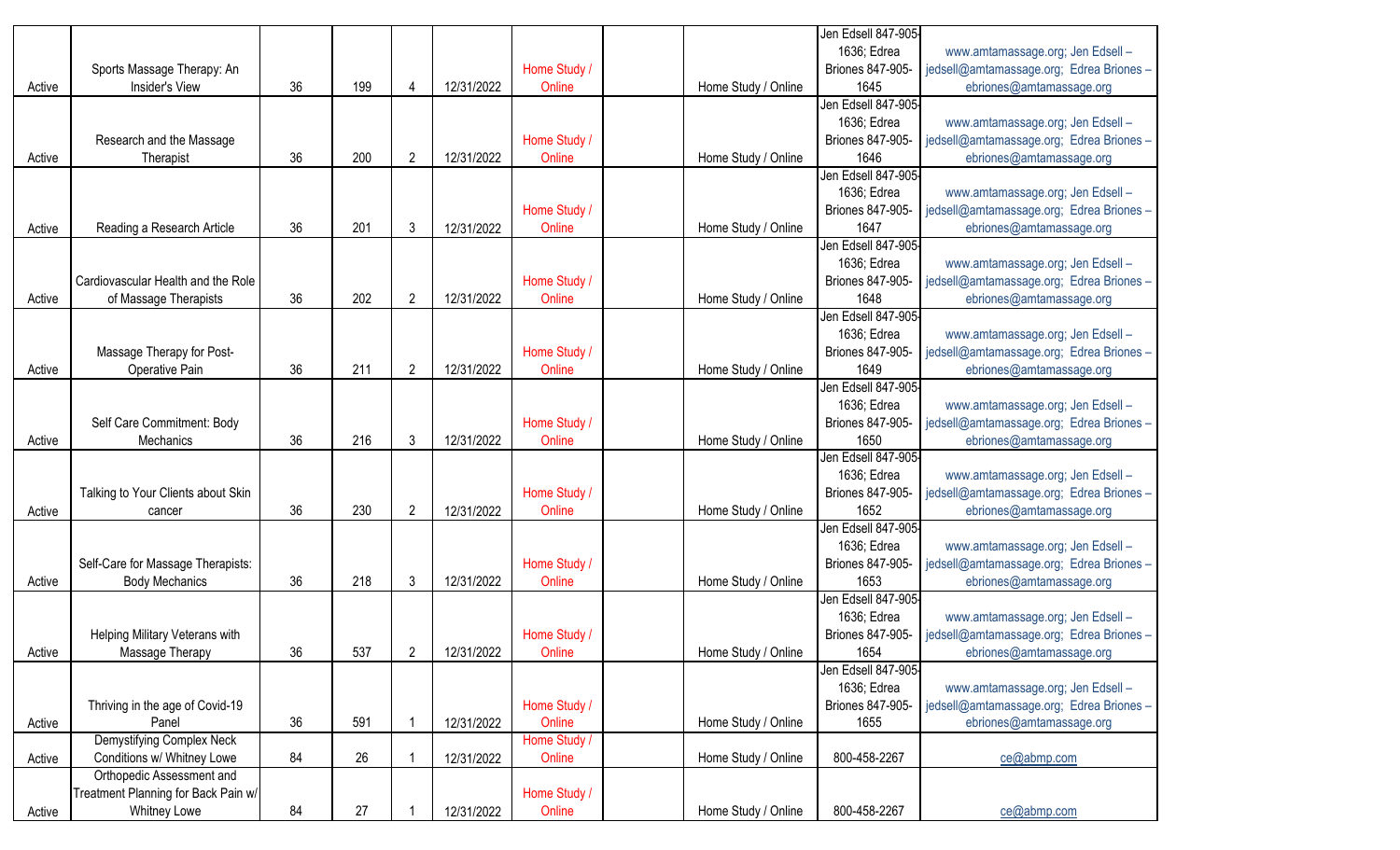|        | The Big Three: Addressing the Major   |    |        |                |            |                        |                      |              |                            |
|--------|---------------------------------------|----|--------|----------------|------------|------------------------|----------------------|--------------|----------------------------|
|        | <b>Muscles Restricting Cervical</b>   |    |        |                |            | Home Study /           |                      |              |                            |
| Active | Rotation                              | 84 | 32     |                | 12/31/2022 | Online                 | Home Study / Online  | 800-458-2267 | ce@abmp.com                |
|        |                                       |    |        |                |            | Home Study /           |                      |              |                            |
| Active | Ethics for the Real World: Part 1     | 84 | 19     |                | 12/31/2022 | Online                 | Home Study/ Online   | 800-458-2267 | ce@abmp.com                |
|        |                                       |    |        |                |            | Home Study /           |                      |              |                            |
| Active | Ethics for the Real World: Part 2     | 84 | $20\,$ |                | 12/31/2022 | Online                 | Home Study/ Online   | 800-458-2267 | ce@abmp.com                |
|        |                                       |    |        |                |            | Home Study /           |                      |              |                            |
| Active | Ethics for the Real World: Part 3     | 84 | 21     |                | 12/31/2022 | Online                 | Home Study/ Online   | 800-458-2267 | ce@abmp.com                |
|        |                                       |    |        |                |            | Home Study /           |                      |              |                            |
| Active | Ethics for the Real World: Part 4     | 84 | 22     |                | 12/31/2022 | Online                 | Home Study/ Online   | 800-458-2267 | ce@abmp.com                |
|        |                                       |    |        |                |            | Home Study /           |                      |              |                            |
| Active | Ethics for the Real World: Part 5     | 84 | 23     |                | 12/31/2022 | Online                 | Home Study/ Online   | 800-458-2267 | ce@abmp.com                |
|        |                                       |    |        |                |            | Home Study /           |                      |              |                            |
| Active | Ethics for the Real World: Part 1     | 84 | 19     |                | 12/31/2022 | Online                 | Home Study / Online  | 800-458-2267 | ce@abmp.com                |
|        |                                       |    |        |                |            | Home Study /           |                      |              |                            |
| Active | Ethics for the Real World: Part 2     | 84 | $20\,$ |                | 12/31/2022 | Online                 | Home Study / Online  | 800-458-2267 | ce@abmp.com                |
|        |                                       |    |        |                |            | Home Study /           |                      |              |                            |
| Active | Ethics for the Real World: Part 3     | 84 | 21     |                | 12/31/2022 | Online                 | Home Study / Online  | 800-458-2267 | ce@abmp.com                |
|        |                                       |    |        |                |            | Home Study /           |                      |              |                            |
| Active | Ethics for the Real World: Part 4     | 84 | 22     |                | 12/31/2022 | Online<br>Home Study / | Home Study / Online  | 800-458-2267 | ce@abmp.com                |
|        | Ethics for the Real World: Part 5     | 84 | 23     |                | 12/31/2022 | Online                 | Home Study / Online  | 800-458-2267 | ce@abmp.com                |
| Active | <b>Cancer Treatment and Massage</b>   |    |        |                |            |                        |                      |              |                            |
|        | Therapy - Online / ABMP Members       |    |        |                |            | Home Study /           |                      |              |                            |
| Active | Only                                  | 84 | 11     |                | 12/31/2022 | Online                 | Home Study / Online  | 800-458-2267 | ce@abmp.com                |
|        | Essential oils for the Body, Mind and |    |        |                |            |                        |                      |              |                            |
|        | Spirit - Online / ABMP Members        |    |        |                |            | Home Study /           |                      |              |                            |
| Active | Only                                  | 84 | 12     | $\overline{2}$ | 12/31/2022 | Online                 | Home Study / Online  | 800-458-2267 | ce@abmp.com                |
|        | <b>Enhancing Athletic Performance</b> |    |        |                |            |                        |                      |              |                            |
|        | with Massage - Online / ABMP          |    |        |                |            | Home Study /           |                      |              |                            |
| Active | Members Only                          | 84 | 13     |                | 12/31/2022 | Online                 | Home Study / Online  | 800-458-2267 | ce@abmp.com                |
|        | Active Engagement Techniques -        |    |        |                |            | Home Study /           |                      |              |                            |
| Active | Online / ABMP Members Only            | 84 | 14     |                | 12/31/2022 | Online                 | Home Study / Online  | 800-458-2267 | ce@abmp.com                |
|        | The Mystery of Pain - Online /        |    |        |                |            | Home Study /           |                      |              |                            |
| Active | <b>ABMP Members Only</b>              | 84 | 18     |                | 12/31/2022 | Online                 | Home Study / Online  | 800-458-2267 | ce@abmp.com                |
|        |                                       |    |        |                |            |                        |                      |              |                            |
|        | Percision Neuromuscular Therapy:      |    |        |                |            |                        |                      |              |                            |
|        | Low Back and Thoracic Spine -         |    |        |                |            | Home Study /           |                      |              |                            |
| Active | Online / ABMP Members Only            | 84 | 19     |                | 12/31/2022 | Online                 | Home Study / Online  | 800-458-2267 | ce@abmp.com                |
|        |                                       |    |        |                |            | Home Study /           |                      |              |                            |
| Active | <b>Ethics Refresher</b>               | 87 | 9      | 3              | 12/31/2022 | Online                 | Home Study / Online  | 866-784-5940 | info@massagetherapyceu.com |
|        | Massage for Headaches and Neck        |    |        |                |            | Home Study /           |                      |              |                            |
| Active | Pain                                  | 87 | 5      | q              | 12/31/2022 | Online                 | Home Study or Online | 866-784-5940 | info@massagetherapyceu.com |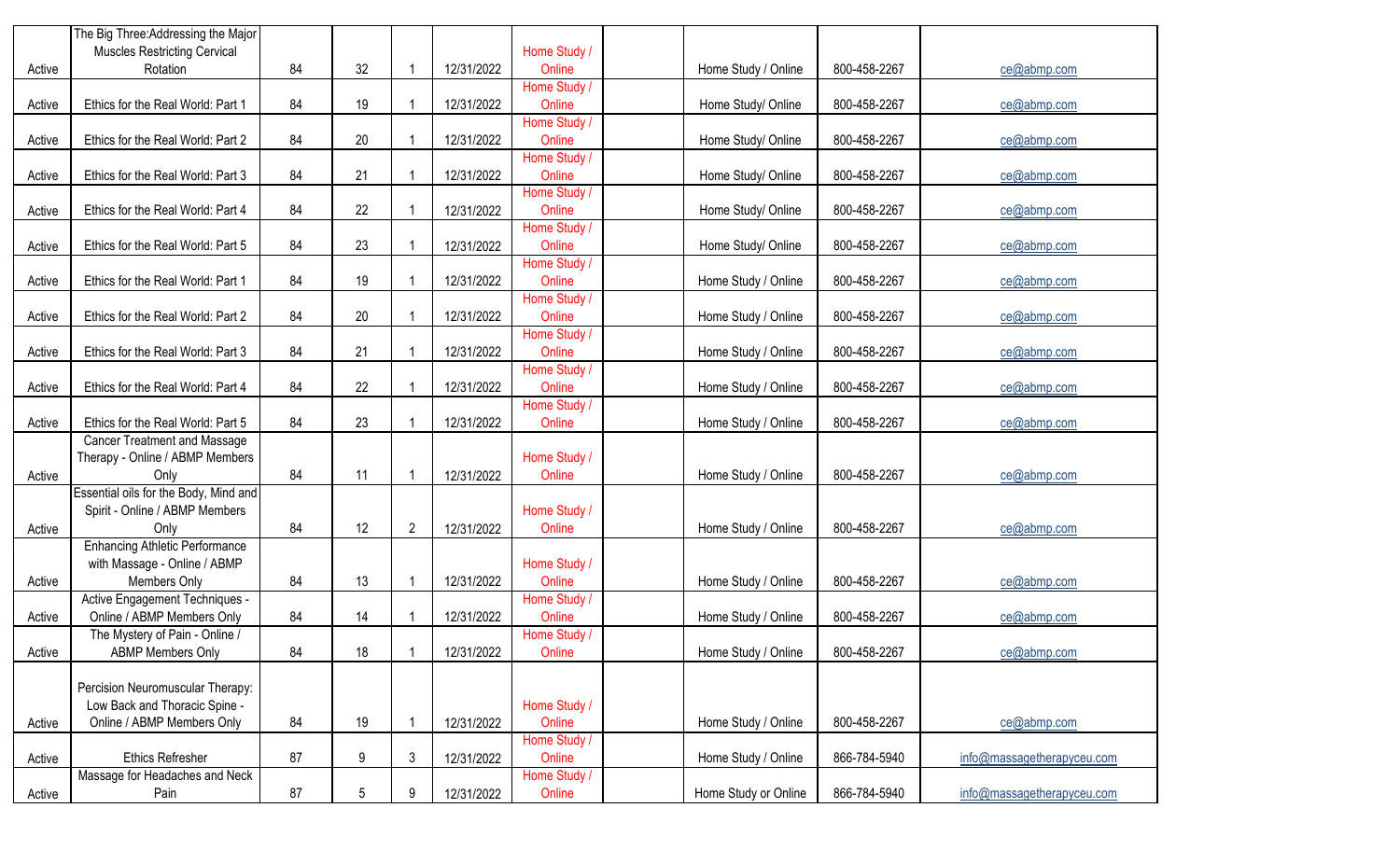| Active | Intro to Tui Na Massage                            | 87 | 6              | 10             | 12/31/2022 | Home Study /<br>Online | Home Study or Online | 866-784-5940                           | info@massagetherapyceu.com                                                 |
|--------|----------------------------------------------------|----|----------------|----------------|------------|------------------------|----------------------|----------------------------------------|----------------------------------------------------------------------------|
| Active | <b>Acupressure Basics</b>                          | 87 | 8              | 9              | 12/31/2022 | Home Study /<br>Online | Home Study / Online  | 866-784-5940                           | www.massagetherapyceu.com                                                  |
| Active | Ethics in Massage - Roles and<br><b>Boundaries</b> | 87 | 10             | $\overline{2}$ | 12/31/2022 | Home Study /<br>Online | Home Study / Online  | 866-784-5940                           | info@massagetherapyceu.com                                                 |
| Active | Lymphatic Drainage Massage                         | 87 | -1             | 12             | 12/31/2022 | Home Study /<br>Online | Home Study or Online | 866-784-5940                           | info@massagetherapyceu.com                                                 |
| Active | Intro to Thai Yoga Massage                         | 87 | $\overline{2}$ | 12             | 12/31/2022 | Home Study /<br>Online | Home Study or Online | 866-784-5940                           | info@massagetherapyceu.com                                                 |
| Active | Shiatsu Therapy                                    | 87 | 3              | 12             | 12/31/2022 | Home Study /<br>Online | Home Study or Online | 866-784-5940                           | info@massagetherapyceu.com                                                 |
| Active | Chair Massage                                      | 87 | 4              | 11             | 12/31/2022 | Home Study /<br>Online | Home Study or Online | 866-784-5940                           | info@massagetherapyceu.com                                                 |
| Active | Cancer and Massage Therapy,<br><b>ONLINE</b>       | 87 | $\overline{7}$ | 10             | 12/31/2022 | Home Study /<br>Online | Home Study / Online  | 866-784-5940                           | info@massagetherapyceu.com                                                 |
| Active | Massage and Fibromyalgia<br>Syndrome, Online       | 87 | 12             |                | 12/31/2022 | Home Study /<br>Online | Home Study / Online  | 866-784-5940<br>712-<br>or<br>490-8245 | www.massagetherapyceu.com                                                  |
| Active | Ethics: Therapeutic Relationships                  | 6  | 3              | 3              | 12/31/2022 | Home<br>Study/Online   | Home Study/Online    | 800-364-5722                           | www.IntegrativeHealthcare.org<br>studentsupport@integrativehealthcare.or g |
| Active | <b>Ethics: Practice Management</b>                 | 6  | 6              | 3              | 12/31/2022 | Home<br>Study/Online   | Home Study/Online    | 800-364-5722                           | www.IntegrativeHealthcare.org<br>studentsupport@integrativehealthcare.or g |
| Active | Ethics: Legal & Ethical Issues                     | 6  | 9              | 6              | 12/31/2022 | Home<br>Study/Online   | Home Study/Online    | 800-364-5722                           | www.IntegrativeHealthcare.org<br>studentsupport@integrativehealthcare.or g |
| Active | <b>Ethics: Therapeutic Environment</b>             | 6  | 12             | $\mathfrak{Z}$ | 12/31/2022 | Home<br>Study/Online   | Home Study/Online    | 800-364-5722                           | www.IntegrativeHealthcare.org<br>studentsupport@integrativehealthcare.or g |
| Active | Ethics: From the Dalai Lama                        | 6  | 13             | 6              | 12/31/2022 | Home<br>Study/Online   | Home Study/Online    | 800-364-5722                           | www.IntegrativeHealthcare.org<br>studentsupport@integrativehealthcare.or g |
| Active | <b>Ethics: Medical Settings</b>                    | 6  | 16             | 6              | 12/31/2022 | Home<br>Study/Online   | Home Study/Online    | 800-364-5722                           | www.IntegrativeHealthcare.org<br>studentsupport@integrativehealthcare.or g |
| Active | <b>Ethics: Professional Boundaries</b>             | 6  | 20             | $6\,$          | 12/31/2022 | Home<br>Study/Online   | Home Study/Online    | 800-364-5722                           | www.IntegrativeHealthcare.org<br>studentsupport@integrativehealthcare.or g |
| Active | <b>Experiential Ethics</b>                         | 6  | 21             | 6              | 12/31/2022 | Home<br>Study/Online   | Home Study/Online    | 800-364-5722                           | www.IntegrativeHealthcare.org<br>studentsupport@integrativehealthcare.or g |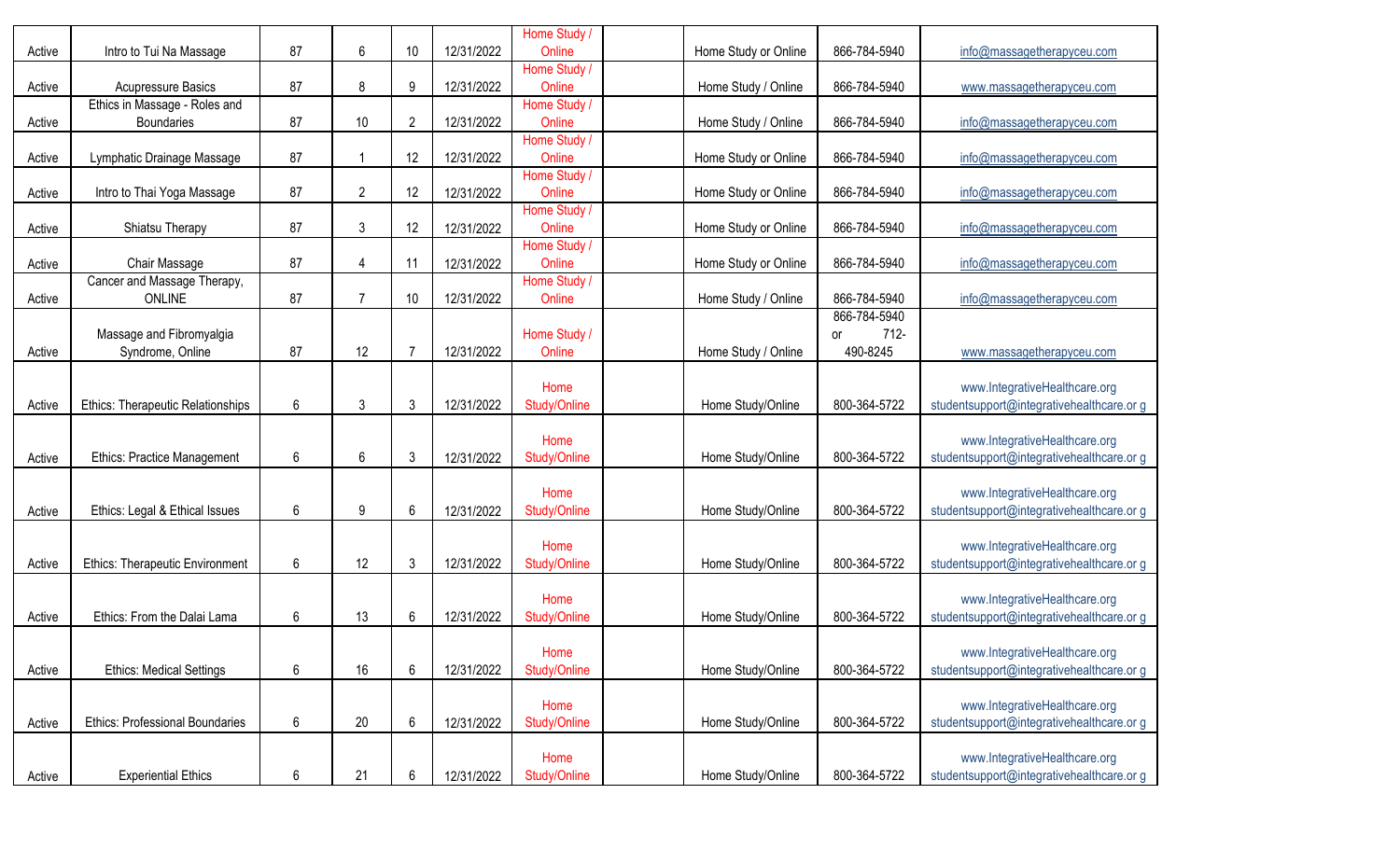| Active | <b>Ethics: Professional Conduct</b>                                                                                                                                  | 6    | 23             | 3  | 12/31/2022 | Home<br>Study/Online | Home Study/Online | 800-364-5722 | www.IntegrativeHealthcare.org<br>studentsupport@integrativehealthcare.or g |
|--------|----------------------------------------------------------------------------------------------------------------------------------------------------------------------|------|----------------|----|------------|----------------------|-------------------|--------------|----------------------------------------------------------------------------|
| Active | Developing a Wellness Center                                                                                                                                         | 6    | $\overline{2}$ | 3  | 12/31/2022 | Home<br>Study/Online | Home Study/Online | 800-364-5722 | www.IntegrativeHealthcare.org<br>studentsupport@integrativehealthcare.or g |
| Active | Chronic Pain Management                                                                                                                                              | 6    | 7              | 5  | 12/31/2022 | Home<br>Study/Online | Home Study/Online | 800-364-5722 | www.IntegrativeHealthcare.org<br>studentsupport@integrativehealthcare.or g |
| Active | Staying Well - Naturally                                                                                                                                             | 6    | 8              | 3  | 12/31/2022 | Home<br>Study/Online | Home Study/Online | 800-364-5722 | www.IntegrativeHealthcare.org<br>studentsupport@integrativehealthcare.or g |
| Active | <b>Stress Reduction Through</b><br>Bodywork                                                                                                                          | 6    | $10$           | 4  | 12/31/2022 | Home<br>Study/Online | Home Study/Online | 800-364-5722 | www.IntegrativeHealthcare.org<br>studentsupport@integrativehealthcare.or g |
| Active | Massage for Edema                                                                                                                                                    | 6    | 14             | 3  | 12/31/2022 | Home<br>Study/Online | Home Study/Online | 800-364-5722 | www.IntegrativeHealthcare.org<br>studentsupport@integrativehealthcare.or g |
| Active | Marketing Massage in Four Easy<br>Steps                                                                                                                              | 6    | 15             | 5  | 12/31/2022 | Home<br>Study/Online | Home Study/Online | 800-364-5722 | www.IntegrativeHealthcare.org<br>studentsupport@integrativehealthcare.or g |
| Active | Cardiopulmonary Health & Illness                                                                                                                                     | 6    | 17             | 5  | 12/31/2022 | Home<br>Study/Online | Home Study/Online | 800-364-5722 | www.IntegrativeHealthcare.org<br>studentsupport@integrativehealthcare.or g |
| Active | Ayurvedic Massage Fundamentals                                                                                                                                       | 6    | 18             | 6  | 12/31/2022 | Home<br>Study/Online | Home Study/Online | 800-364-5722 | www.IntegrativeHealthcare.org<br>studentsupport@integrativehealthcare.or g |
| Active | Infant and Child Massage                                                                                                                                             | 6    | 19             | 6  | 12/31/2022 | Home<br>Study/Online | Home Study/Online | 800-364-5722 | www.IntegrativeHealthcare.org<br>studentsupport@integrativehealthcare.or g |
| Active | Aromatherapy: An Introduction                                                                                                                                        | 6    | 22             | 6  | 12/31/2022 | Home<br>Study/Online | Home Study/Online | 800-364-5722 | www.IntegrativeHealthcare.org<br>studentsupport@integrativehealthcare.or g |
| Active | Ethics for the Massage Therapist                                                                                                                                     | 2856 | 638            | 3  | 12/31/2022 | Home<br>Study/Online | Home Study/Online | 228-264-0297 | tommcgraw@outlook.com                                                      |
| Active | MS Law Rules and Regulations                                                                                                                                         | 2856 | 639            | 3  | 12/31/2022 | Home<br>Study/Online | Home Study/Online | 228-264-0297 | tommcgraw@outlook.com                                                      |
| Active | Sanitation for the Massage<br>Therapist                                                                                                                              | 2856 | 640            |    | 12/31/2022 | Home<br>Study/Online | Home Study/Online | 228-264-0297 | tommcgraw@outlook.com                                                      |
| Active | Myofascial Techniques and<br>Functional Movement Assessments -<br>Hip, ankle and foot structural<br>imbalances - Pain in Knee, Achillis<br>Tendon and Plantar Fascia | 29   | 43             | 16 | 12/31/2022 | Home<br>Study/Online | Home Study/Online | 601-500-0337 | magnusE@aol.com,<br>www.mindandbodyinc.com                                 |